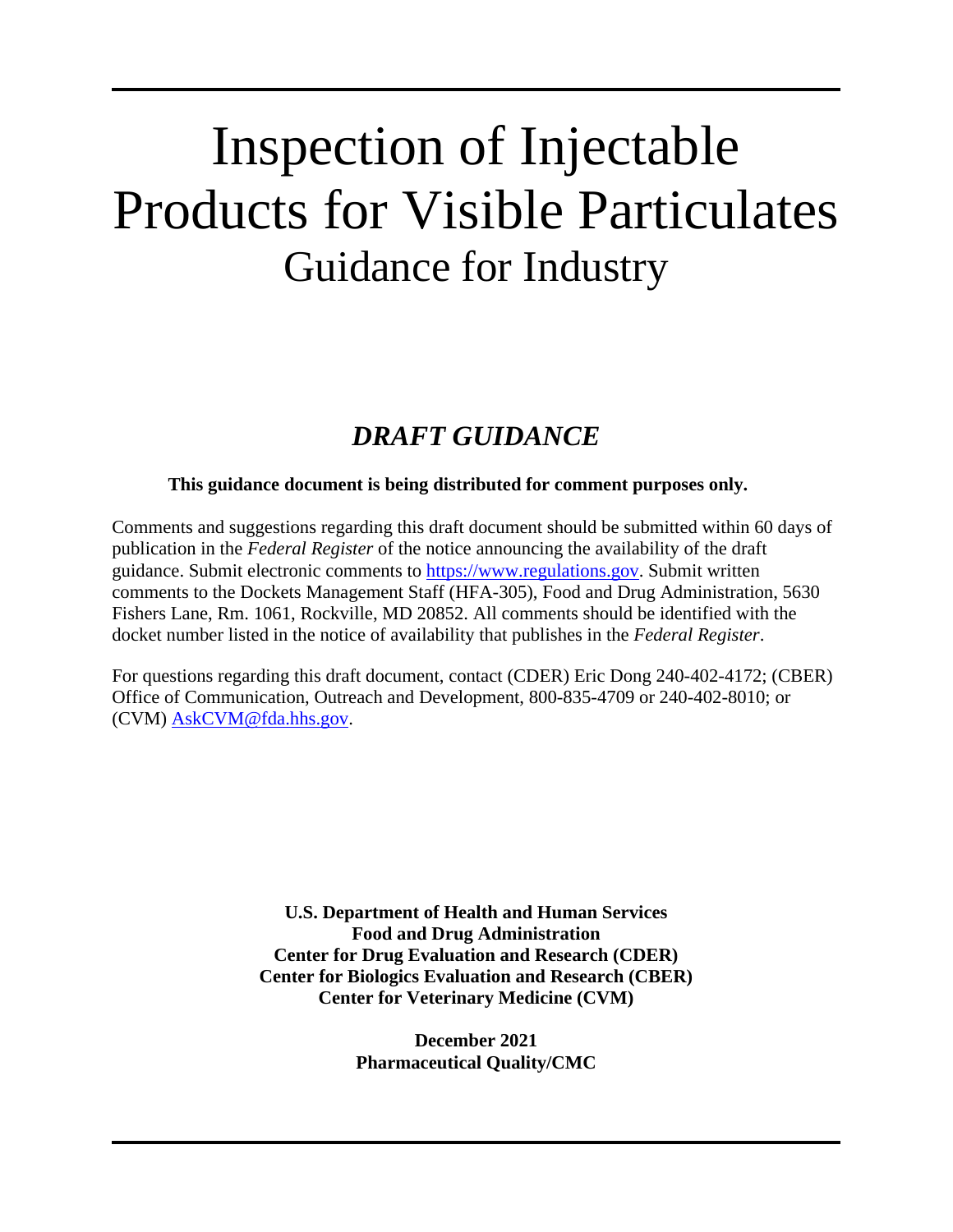# Inspection of Injectable Products for Visible Particulates Guidance for Industry

*Additional copies are available from: Office of Communications, Division of Drug Information Center for Drug Evaluation and Research Food and Drug Administration 10001 New Hampshire Ave., Hillandale Bldg., 4th Floor Silver Spring, MD 20993-0002 Phone: 855-543-3784 or 301-796-3400; Fax: 301-431-6353 Email: druginfo@fda.hhs.gov*

*https://www.fda.gov/drugs/guidance-compliance-regulatory-information/guidances-drugs*

*and/or*

*Office of Communication, Outreach and Development Center for Biologics Evaluation and Research Food and Drug Administration 10903 New Hampshire Ave., Bldg. 71, Room 3128 Silver Spring, MD 20993-0002 Phone: 800-835-4709 or 240-402-8010 Email: ocod@fda.hhs.gov*

*https://www.fda.gov/vaccines-blood-biologics/guidance-compliance-regulatory-information-biologics/biologics-guidances*

*and/or Policy and Regulations Staff, HFV-6 Center for Veterinary Medicine Food and Drug Administration 7500 Standish Place, Rockville, MD 20855 https://www.fda.gov/animal-veterinary/guidance-regulations/guidance-industry*

**U.S. Department of Health and Human Services Food and Drug Administration Center for Drug Evaluation and Research (CDER) Center for Biologics Evaluation and Research (CBER) Center for Veterinary Medicine (CVM)**

> **December 2021 Pharmaceutical Quality/CMC**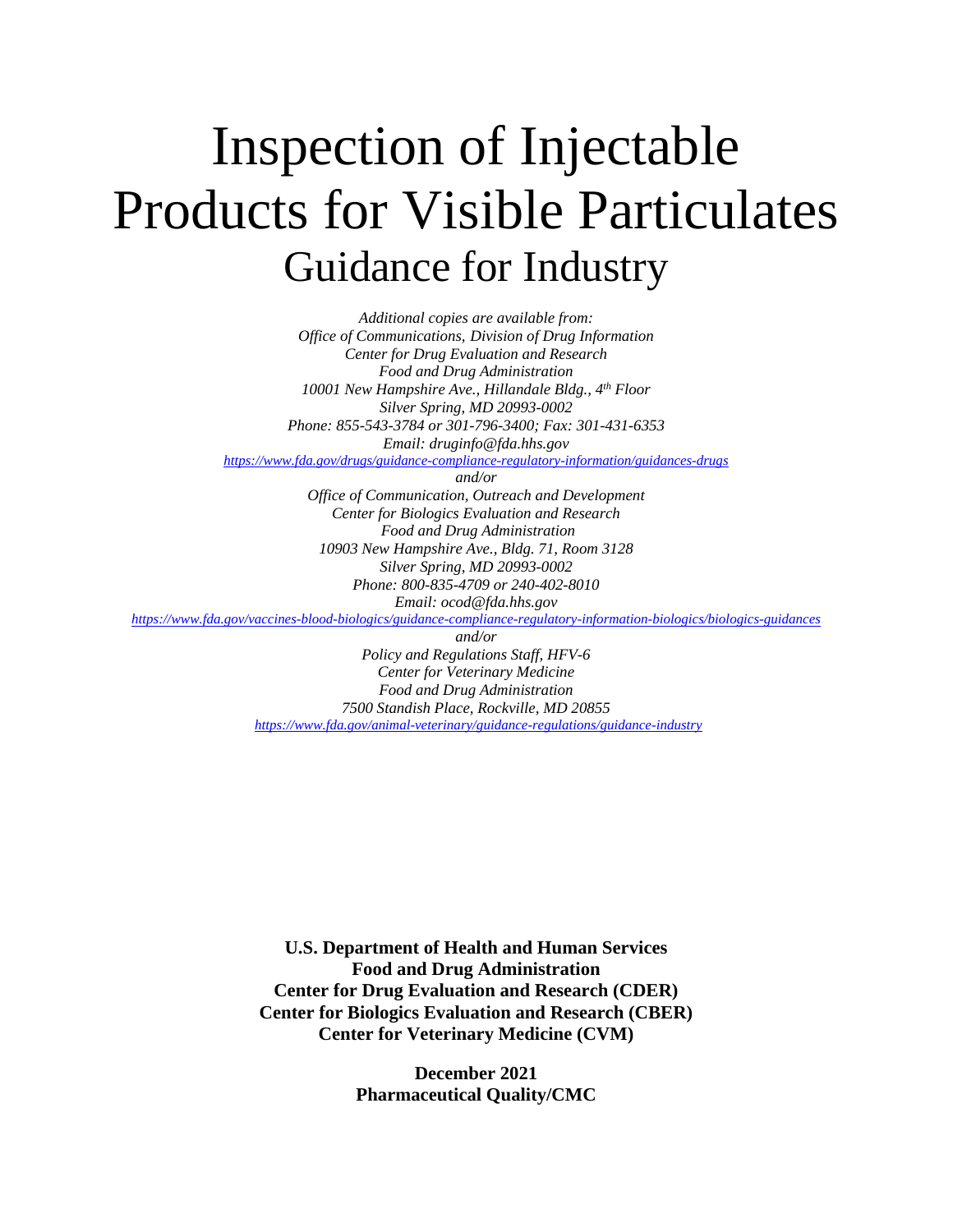Draft - Not for Implementation

# TABLE OF CONTENTS

| I.  |  |
|-----|--|
| II. |  |
| Ш.  |  |
| IV. |  |
| V.  |  |
| A.  |  |
|     |  |
|     |  |
|     |  |
|     |  |
| В.  |  |
| С.  |  |
| D.  |  |
| Е.  |  |
| VI. |  |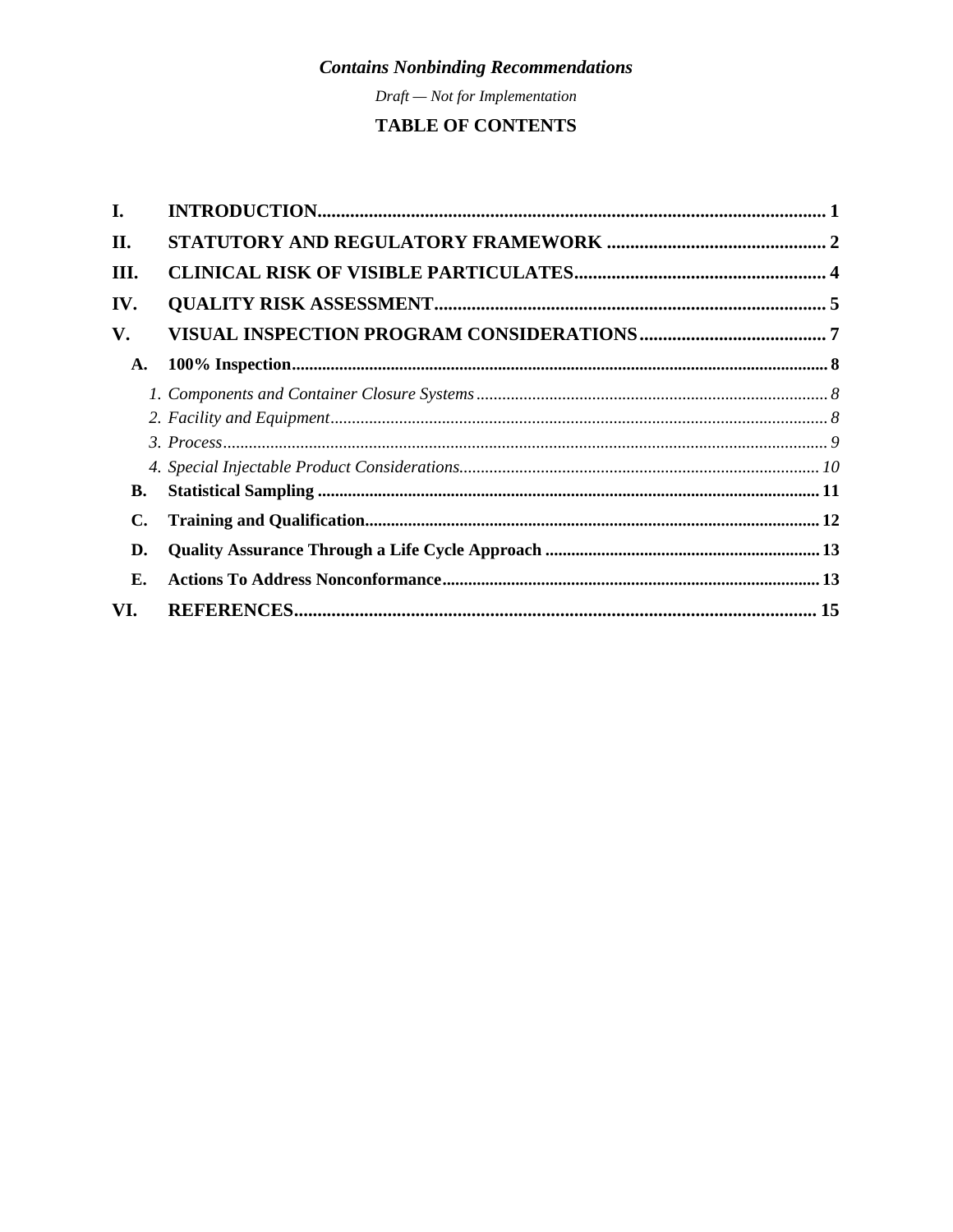*Draft — Not for Implementation*

# 3  $\frac{4}{5}$

10

11 12

# 1 **Inspection of Injectable Products for Visible Particulates Guidance for Industry1** <sup>2</sup>

5 This draft guidance, when finalized, will represent the current thinking of the Food and Drug 6 Administration (FDA or Agency) on this topic. It does not establish any rights for any person and is not binding on FDA or the public. You can use an alternative approach if it satisfies the requirements of the 7 binding on FDA or the public. You can use an alternative approach if it satisfies the requirements of the applicable statutes and regulations. To discuss an alternative approach, contact the FDA staff responsible 8 applicable statutes and regulations. To discuss an alternative approach, contact the FDA staff responsible for this guidance as listed on the title page. for this guidance as listed on the title page.

# 13 **I. INTRODUCTION**

14 Visible particulates in injectable products can jeopardize patient safety. This guidance addresses the development and implementation of a holistic, risk-based approach to visible particulate control that incorporates product development, manufacturing controls, visual inspection techniques, particulate identification, investigation, and corrective actions designed to assess, 19 correct, and prevent the risk of visible particulate contamination.<sup>2</sup> The guidance also clarifies that 20 meeting an applicable United States Pharmacopeia  $(USP)^3$  compendial standard alone is not generally sufficient for meeting the current good manufacturing practice (CGMP) requirements 22 for the manufacture of injectable products. The guidance does not cover subvisible particulates<sup>4</sup> or physical defects that products are typically inspected for along with inspection for visible particulates (e.g., container integrity flaws, fill volume, appearance of lyophilized cake/suspension solids). 26

27 For the purpose of this guidance:

- 28
- 29 *Particulates* refer to mobile, undissolved particles other than gas bubbles that are 30 unintentionally present in an injectable product.<sup>5</sup> They vary in nature (e.g., metal, glass,

<sup>&</sup>lt;sup>1</sup> This guidance has been prepared by the Office of Pharmaceutical Quality in the Center for Drug Evaluation and Research in cooperation with the Center for Biologics Evaluation and Research, Center for Veterinary Medicine, Office of Regulatory Affairs, and Office of Combination Products in the Office of the Commissioner and in consultation with the Center for Devices and Radiological Health at the Food and Drug Administration.

<sup>&</sup>lt;sup>2</sup> Visual detection of a particulate is a probabilistic process that depends on, among other things, the product and the size and shape of the particulate (see United States Pharmacopeia General Chapter <1790> *Visual Inspection of Injections*). Therefore, threshold studies should be conducted to determine the size of visible particulates that can be reproducibly detected by trained personnel with near normal visual acuity. For more information about threshold studies, see section IV in this guidance.

<sup>3</sup> USP references in this guidance refer to USP 42–NF 37.

<sup>4</sup> In general, subvisible particulates are those that cannot be seen with the naked eye. See USP General Chapters <788> *Particulate Matter in Injections* and <787> *Subvisible Particulate Matter in Therapeutic Protein Injections* for information about subvisible particulates control.

<sup>5</sup> See, e.g., USP General Chapter <788>.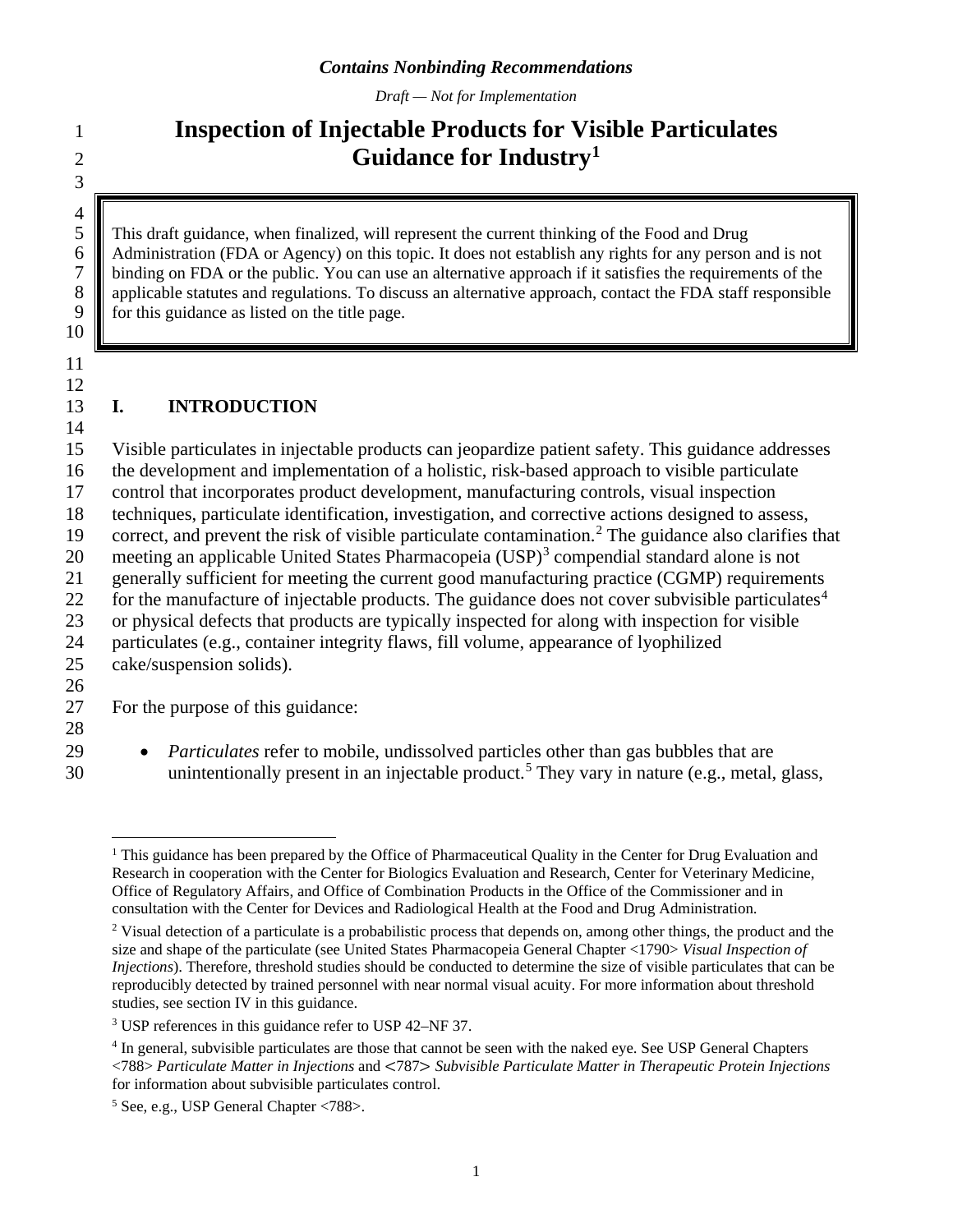*Draft — Not for Implementation*

| 31       | dust, fiber, rubber, polymer, mold, degradant precipitate) and can be divided into three        |
|----------|-------------------------------------------------------------------------------------------------|
| 32       | categories <sup>6</sup> :                                                                       |
| 33       |                                                                                                 |
| 34       | Inherent particulates are particulates that are an innate product characteristic.<br>$\circ$    |
| 35       |                                                                                                 |
| 36       | Intrinsic particulates are particulates that are derived from the manufacturing<br>$\circ$      |
| 37       | equipment, product formulation, or container system.                                            |
| 38       |                                                                                                 |
| 39       | Extrinsic particulates are particulates that originate from the manufacturing<br>$\circ$        |
| 40       | environment and are foreign to the manufacturing process.                                       |
| 41       |                                                                                                 |
| 42       | <i>Injectable products</i> generally refer to injectable human drugs approved under section 505 |
| 43       | of the Federal Food, Drug, and Cosmetic Act (FD&C Act), injectable animal drugs                 |
| 44       | approved under section 512 or conditionally approved under section 571 of the FD&C              |
| 45       | Act, and injectable biological products licensed under section 351 of the Public Health         |
| 46       | Service Act. In some cases, the injectable product may be a drug or biological product          |
| 47       | constituent part of a combination product, such as a drug or biological product prefilled       |
| 48<br>49 | into a syringe (see 21 CFR part 3). <sup>7</sup>                                                |
| 50       | The contents of this document do not have the force and effect of law and are not meant         |
| 51       | to bind the public in any way, unless specifically incorporated into a contract. This           |
| 52       | document is intended only to provide clarity to the public regarding existing requirements      |
| 53       | under the law. FDA guidance documents, including this guidance, should be viewed only           |
| 54       | as recommendations, unless specific regulatory or statutory requirements are cited. The         |
| 55       | use of the word <i>should</i> in Agency guidance means that something is suggested or           |
| 56       | recommended, but not required.                                                                  |
| 57       |                                                                                                 |
| 58       |                                                                                                 |
| 50       | <b>STATUTORY AND RECHLATORY FRAMEWORK</b><br>П                                                  |

# **II. STATUTORY AND REGULATORY FRAMEWORK**

 Under section 501 of the FD&C Act, a drug product, including an injectable product, is deemed adulterated if:

 See USP General Chapter <790> *Visible Particulates in Injections*, which describes inspection procedures used to demonstrate that injectable products are essentially free from particulates, and USP General Chapter <1790>, an informational chapter that provides recommendations on inspection programs for visible particulates covering the injectable product life cycle*.* 

 $^7$  This guidance generally cites regulatory requirements for drugs and biological products, but where appropriate, also cites relevant requirements for combination products. The regulatory requirements for combination products derive from the statutory and regulatory requirements applicable to their constituent parts, which do not lose their distinct regulatory identity when they become part of a combination product. See, e.g., draft guidance for industry and FDA staff *Principles of Premarket Pathways for Combination Products* (February 2019), which, when final, will represent FDA's current thinking on this topic. For the most recent version of a guidance, check the FDA guidance web page at https://www.fda.gov/regulatory-information/search-fda-guidance-documents. See also FDA's Combination Products Guidance Documents web page at https://www.fda.gov/regulatory-information/search-fdaguidance-documents/combination-products-guidance-documents.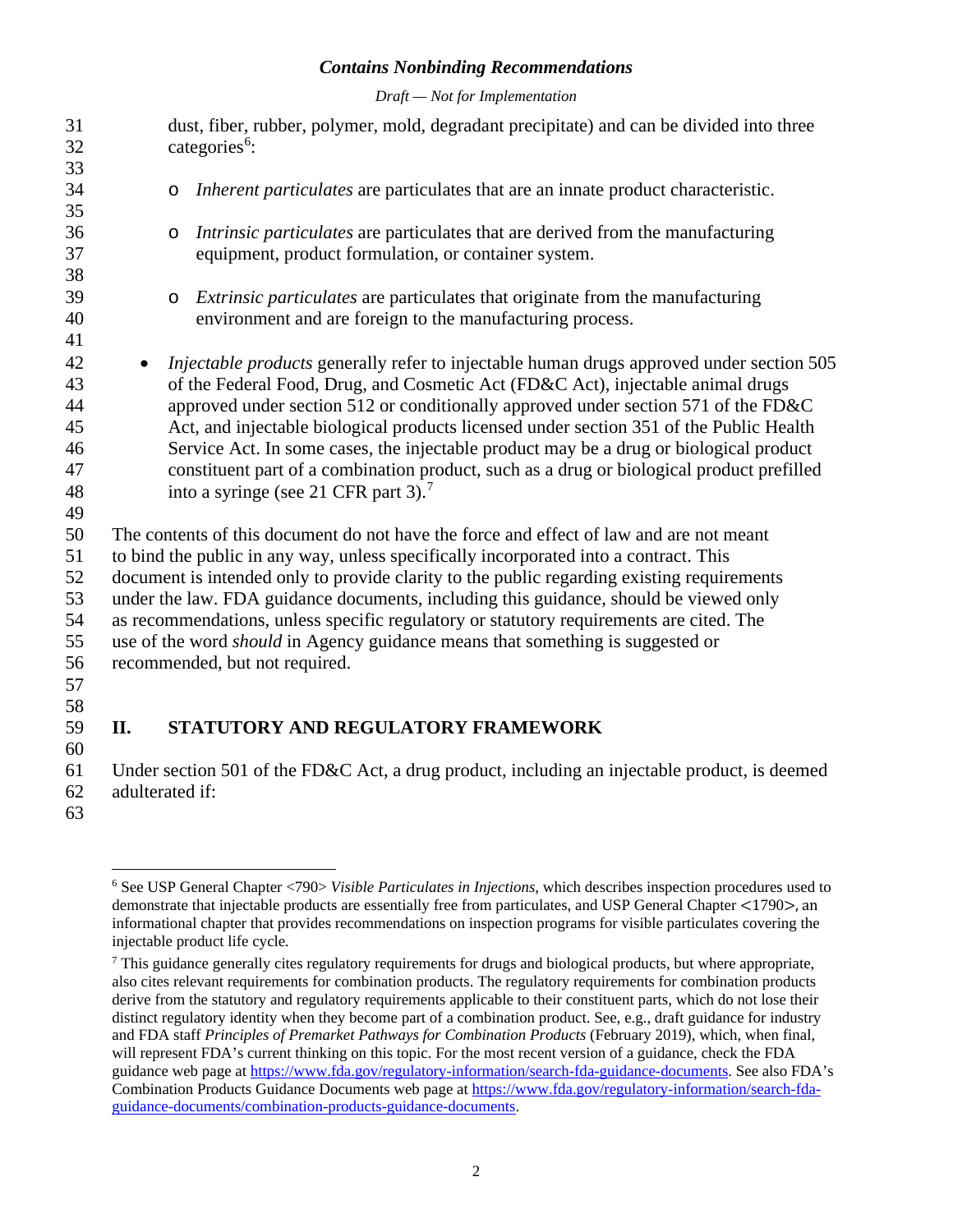*Draft — Not for Implementation*

| 64<br>65<br>66                                     | "It has been prepared, packed, or held under insanitary conditions whereby it may have<br>$\bullet$<br>been contaminated with filth, or whereby it may have been rendered injurious to health"<br>(section $501(a)(2)(A)$ ).                                                                                                                                                                                                                                                                                                                                                                                                                                           |
|----------------------------------------------------|------------------------------------------------------------------------------------------------------------------------------------------------------------------------------------------------------------------------------------------------------------------------------------------------------------------------------------------------------------------------------------------------------------------------------------------------------------------------------------------------------------------------------------------------------------------------------------------------------------------------------------------------------------------------|
| 67<br>68<br>69<br>70<br>71<br>72<br>73             | "It is a drug and the methods used in, or the facilities or controls used for, its<br>$\bullet$<br>manufacture, processing, packing, or holding do not conform to or are not operated or<br>administered in conformity with current good manufacturing practice to assure that such<br>drug meets the requirements of this Act as to safety and has the identity and strength, and<br>meets the quality and purity characteristics, which it purports or is represented to<br>possess" (section $501(a)(2)(B)$ ).                                                                                                                                                      |
| 74<br>75<br>76<br>77<br>78                         | "It purports to be or is represented as a drug the name of which is recognized in an<br>$\bullet$<br>official compendium, and its strength differs from, or its quality or purity falls below, the<br>standards set forth in such compendium" (section $501(b)$ ). <sup>8</sup>                                                                                                                                                                                                                                                                                                                                                                                        |
| 79<br>80                                           | It is a new animal drug that is unsafe within the meaning of section 512 (section<br>$\bullet$<br>$501(a)(5)$ ).                                                                                                                                                                                                                                                                                                                                                                                                                                                                                                                                                       |
| 81<br>82<br>83<br>84<br>85                         | Adherence to FDA's CGMP requirements as set forth in section 501 of the FD&C Act and 21<br>CFR parts 210 and 211 for drug, animal drug, and biological products; §§ 600.10 through 600.15<br>for biological products; and part 4 for combination products <sup>9</sup> is essential for the control of visible<br>particulates in injectable products.                                                                                                                                                                                                                                                                                                                 |
| 86<br>87<br>88                                     | Adherence to compendial standards can also assist manufacturers in complying with CGMP<br>requirements (see, e.g., $\S\S 211.194(a)(2)$ and $211.165(e)$ ).                                                                                                                                                                                                                                                                                                                                                                                                                                                                                                            |
| 89<br>90<br>91<br>92<br>93<br>94<br>95<br>96<br>97 | USP General Chapter <1> Injections and Implanted Drug Products (Parenterals)—Product<br>Quality Tests states that "[t]he inspection process should be designed and qualified to ensure that<br>every lot of all parenteral preparations is essentially free from visible particulates" as defined in<br>USP General Chapter <790> Visible Particulates in Injections. Injectable products with a USP<br>monograph are required to meet the applicable criteria from these USP General Chapters (see<br>section 501(b) of the FD&C Act). Noncompendial products should also be "essentially free from<br>visible particulates" as defined in USP General Chapter <790>. |
| 98<br>99<br>100<br>101<br>102<br>103               | Applying acceptance criteria, such as the criterion outlined in USP General Chapter $\langle 790 \rangle$ , is an<br>important component of the overall visible particulate control program, but meeting these<br>acceptance criteria is not alone sufficient to ensure compliance with the applicable CGMP<br>requirements identified above, which cover a broader array of manufacturing practices than<br>product inspection. Full compliance with CGMP requirements is needed to ensure the continued<br>supply of pure, safe, and effective injectable products.                                                                                                  |
|                                                    | $8.0$ fixed compartium is defined in section $201$ (i) of the ED eC A et as "the official United States Pharmaconaic                                                                                                                                                                                                                                                                                                                                                                                                                                                                                                                                                   |

*Official compendium* is defined in section 201(j) of the FD&C Act as "the official United States Pharmacopeia, official Homoeopathic Pharmacopeia of the United States, official National Formulary, or any supplement to any of them."

<sup>&</sup>lt;sup>9</sup> 21 CFR part 4 establishes the CGMP requirements and postmarketing safety reporting requirements for combination products. See also guidance for industry and FDA staff *Current Good Manufacturing Practice Requirements for Combination Products* (January 2017).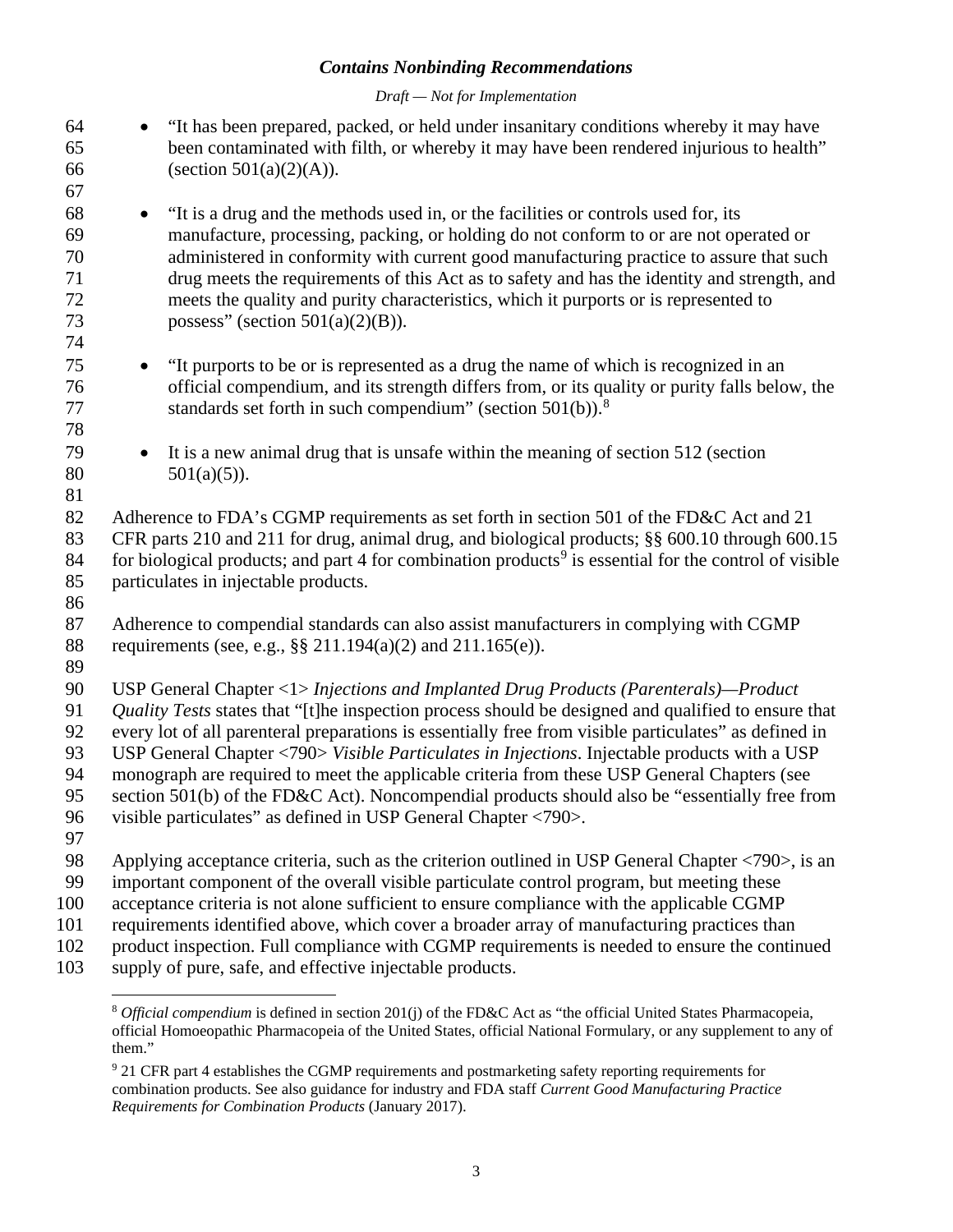*Draft — Not for Implementation*

In accordance with USP General Chapter <1>, injectable products should be prepared in a

- manner designed to exclude visible particulates, and the inspection process should be designed
- and qualified to ensure that the products are essentially free of visible particulates. Each final container must be inspected (100% inspection) using a qualified method to detect particles
- within the visible size range, and all units that are found to contain visible particulates must be
- rejected (§§ 211.160(b) and 211.110(c) and (d); see also USP General Chapter <1>).
- 

Depending on the clinical risk profile associated with a specific product, FDA may expect that

 product to comply with stricter standards than those set forth in the compendia in order for those 114 products to meet CGMP requirements.<sup>10</sup> Applicants implementing postapproval changes to their

manufacturing processes that are intended to ensure a product is essentially free from visible

116 particulates must follow existing FDA regulations and should follow existing FDA guidance.<sup>11</sup>

# 

#### **III. CLINICAL RISK OF VISIBLE PARTICULATES**

 The clinical manifestations of adverse events caused by particulate contamination vary and may depend on the route of administration (e.g., intravascular, intravisceral, intramuscular), patient population, and nature or class of the particulates themselves (e.g., physical size or shape, quantity, chemical reactivity to certain cells or tissues, immunogenicity, infectivity, carcinogenicity). Particulates in intravascular or intravisceral injections generally can cause more adverse events than those in subcutaneous or intramuscular injections. According to published case reports (Langille 2014; Doessegger et al. 2012), serious adverse events involving injectable 128 products contaminated with visible particulates have included: 

- At the systemic level, infection and venous and arterial emboli (thrombotic or nonthrombotic).
- Microscopic emboli, abscesses, and granulomas in visceral organs.
- Phlebitis, inflammatory reactions, granulomas, and infections at injection sites.

 Furthermore, different patient populations may have different risks for developing adverse events after exposure to injectable products contaminated with particulates. Risk factors include age

<sup>&</sup>lt;sup>10</sup> There are statutory CGMP requirements applicable to products addressed in this guidance. For human drug products, see sections  $505(d)(3)$ ,  $505(f)(4)(A)$ ,  $505(b)(1)(D)$ , and  $505(f)(2)A)(vi)$  of the FD&C Act. For animal drug products, see sections  $512(d)(1)(C)$ ,  $512(c)(2)(A)(i)$ ,  $512(b)(1)(D)$ , and  $512(n)(1)(G)$  of the FD&C Act. For biological products, see section 351(a) of the Public Health Service Act (42 U.S.C. 262(a)(2)(C)). See also 21 CFR parts 210 and 211, §§ 600.10 through 600.15, and part 4.

 For approved new drug applications, see 21 CFR 314.70 and guidance for industry *Changes to an Approved NDA or ANDA* (April 2004). For approved biologics license applications, see 21 CFR 601.12 and guidances for industry *Changes to an Approved Application: Biological Products* (July 1997), *Changes to an Approved Application for Specified Biotechnology and Specified Synthetic Biological Products* (July 1997), and *Chemistry, Manufacturing, and Controls Changes to an Approved Application: Certain Biological Products* (June 2021). For approved new animal drug applications, see 21 CFR 514.8 and guidance for industry *Chemistry, Manufacturing, and Controls Changes to an Approved NADA or ANADA* (May 2007).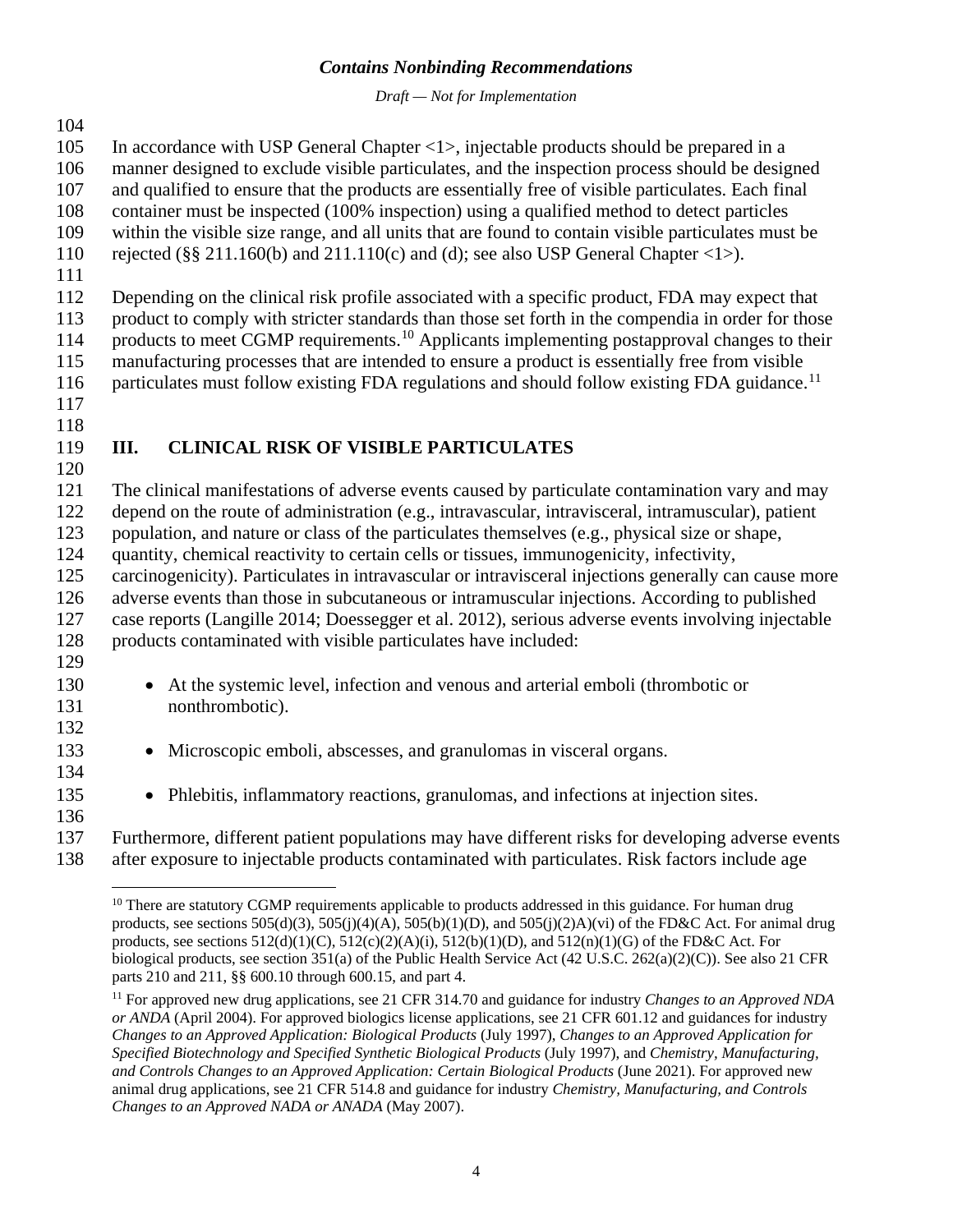#### *Draft — Not for Implementation*

(e.g., pediatric and elderly patients), personal or family history of thrombophilia, major surgery,

- cancer, trauma, underlying infection, autoimmune disease, diabetes-associated late-stage
- 141 vasculitis, obesity, and smoking.<sup>12</sup>
- Applicants should consider these clinical risk factors when developing their quality target
- product profile and in establishing an appropriate control strategy and acceptance criteria for 145 visible particulates.<sup>13</sup>
- 
- 

# **IV. QUALITY RISK ASSESSMENT**

 Visible particulates can have a negative effect on overall product quality. To ensure product quality and to limit clinical risk, manufacturers should conduct a risk assessment during product 152 development.<sup>14</sup> During this risk assessment, manufacturers should identify the typical visible particulates that could contaminate the injectable product and characterize their size ranges, quantity, and composition; determine risks for each type; and provide a visual description (e.g., 155 photographs or drawings of typical defects) to be used for training purposes.<sup>15</sup> Manufacturers should also consider the potential sources of particulates, appropriate analytical methods to monitor them, and mitigation strategies to prevent their presence in the final product.

 Different considerations are relevant depending on the category of particulates found during the risk assessment:

 • **Inherent particulates** are associated with specific products or their formulations—such as proteinaceous particulates, liposomes, or agglomerates—and are considered part of the quality target product profile. Their presence should not be cause for rejection of individual units or product batches if they are a property of the approved product and product release specifications are met. For hard-to-inspect products containing inherent particulates, such as suspensions or emulsions, manufacturers should develop supplemental testing methods to ensure adequate detection of visible particulates (see section V, Visual Inspection Program Considerations). In addition, manufacturers should monitor time-dependent changes during stability testing that may lead to increases in size or number beyond the approved acceptance criteria. 

 • **Intrinsic particulates** can be related to the manufacturing process. Such particulates could come from components, containers and closures (e.g., glass vials, rubber stoppers), and product contact processing equipment (e.g., tubing, filters, gaskets). Manufacturers should control such particulates before the actual manufacturing process through careful

 The potential clinical risk is further supported by animal studies from the literature (Pesko 1996; Barber 2000; Langille 2014). In animals massively infused with particulates, histopathology findings include endothelial cell injury in pulmonary capillaries, pulmonary capillary microscopic thrombi, pulmonary microscopic granulomata, and inflammatory hepatitis (Liu et al. 1992; Jones and Warren 1992; Bautista et al. 1992).

 See International Council for Harmonisation (ICH) guidance for industry *Q8(R*2*) Pharmaceutical Development* (November 2009).

See section II.3 of Annex II in ICH guidance for industry *Q9 Quality Risk Management* (June 2006).

<sup>&</sup>lt;sup>15</sup> See section V.C in this guidance for information about training.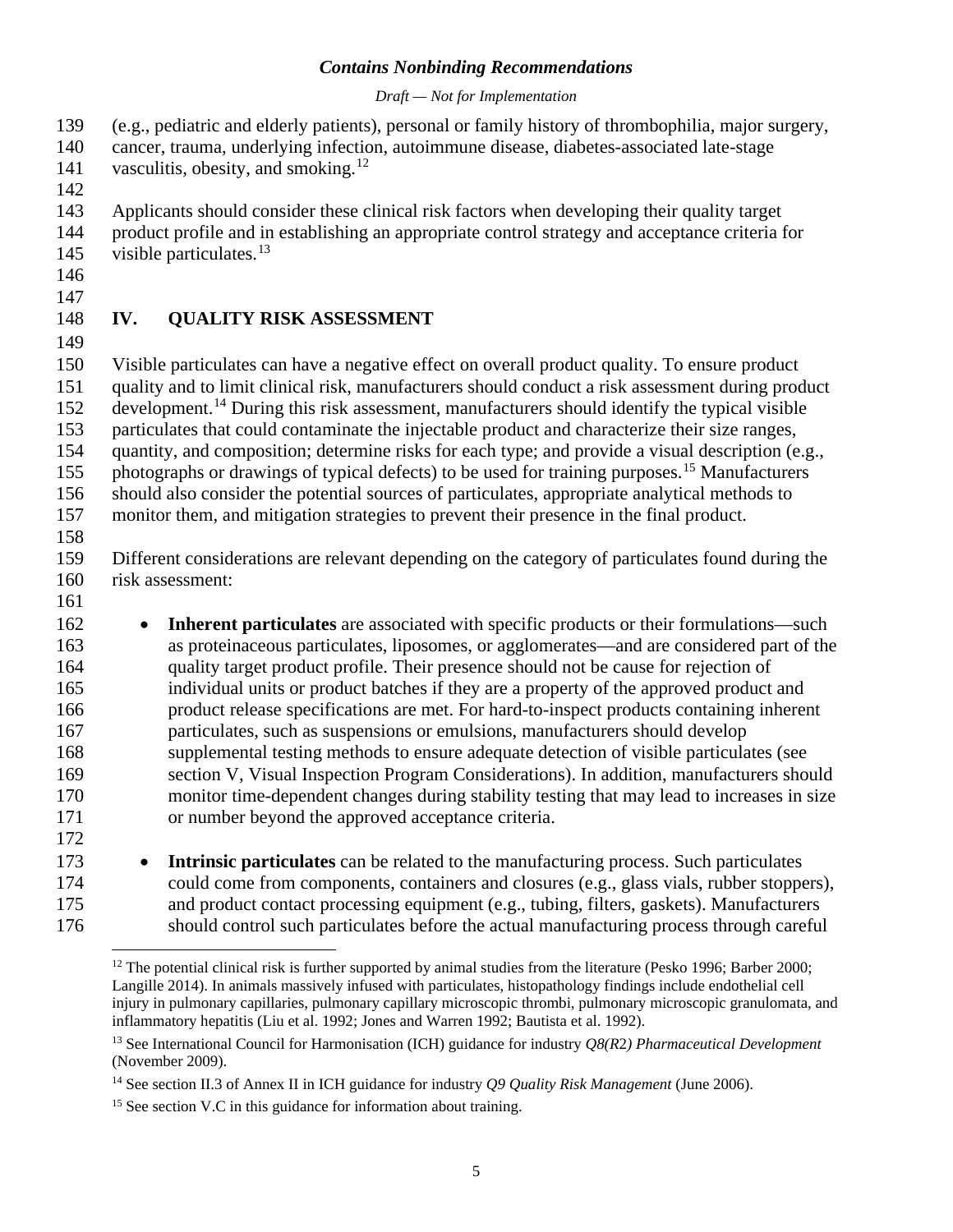#### *Draft — Not for Implementation*

 selection and quality control of components, containers and closures, packaging materials, and manufacturing equipment. Additionally, manufacturers should conduct studies to determine whether their manufacturing processes generate particulates. Similarly, manufacturers should study and understand the impact of handling, washing, and sterilization processes on manufacturing equipment (i.e., wear and tear) that could lead to particulate generation over time. Such process development studies can minimize intrinsic particulates by informing selection of the appropriate handling, washing, and sterilization procedures and establishing equipment life spans. Manufacturers should also evaluate trends in reject data at designated manufacturing facilities and use a life cycle management approach to monitor and control process-related intrinsic particulates in 187 their final products. 

 Intrinsic particulates can also be related to the formulation or stability of the product or its container closure (e.g., particulates formed because of precipitation of active pharmaceutical ingredients, glass delamination, or protein-silicone oil interaction). These types of particulates can form after product release and can change in size or number when the product is stored. Manufacturers should study the risk of this type of intrinsic particulate forming under accelerated or stressed conditions in the product development phase to determine particulate characteristics and any time-dependent particulate formation or growth that can occur. In addition, an analytical method suitable for characterizing and monitoring product-specific particulates should be developed. A robust product design achieved through formulation optimization and container closure screening during development is critical to reduce the formation of product-related intrinsic particulates. Information obtained from these studies can be used to support product-specific inspection processes (e.g., particulate seeding for test kits with known product-specific intrinsic particulates, particulate identification, and rejection classification). 

 • **Extrinsic particulates** arise from sources other than the formulation's components, the containers and closures, or the manufacturing equipment's product contact surfaces. These particulates, derived from materials not intended to be in contact with the injectable product, can negatively affect product quality and could indicate possible microbial contamination or another CGMP issue. Their presence in the final product can occur because of poor conditions in the manufacturing facility (e.g., poor environmental control; equipment design, age, and maintenance; facility location, construction, and maintenance; material and personnel flows). Manufacturing facilities must be CGMP compliant and of appropriate design to support the manufacture of injectable products (see 21 CFR part 211, subpart C; § 211.63; and part 4).

 Manufacturers should not rely on downstream adjustments during manufacturing to justify a poorly designed product or process. Instead, quality should be built into the manufacturing process, starting with the development phase and continuing during scale-up, process 219 qualification studies, and commercial manufacturing.<sup>16</sup> Successful management of visible

See guidance for industry *Process Validation: General Principles and Practices* (January 2011).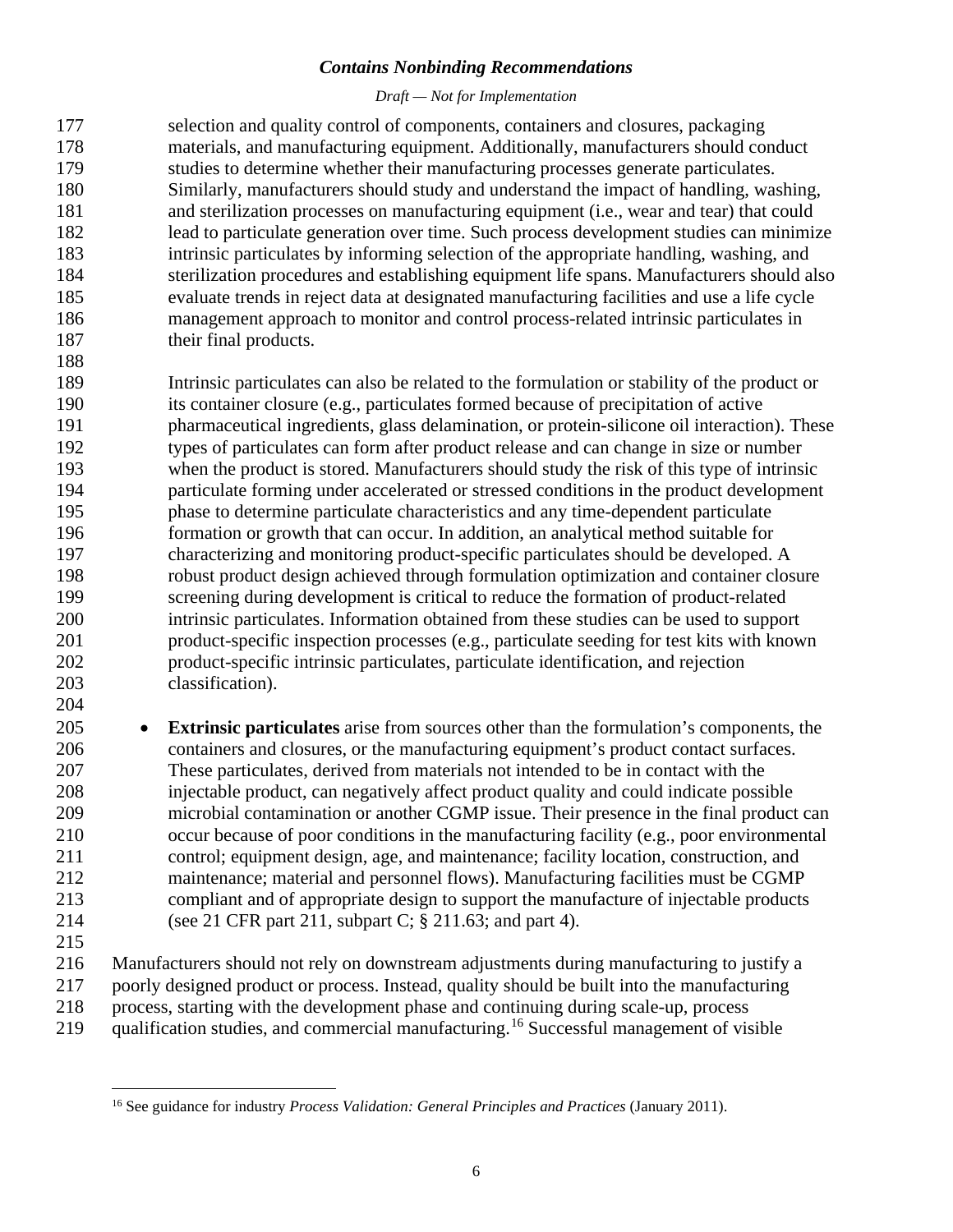#### *Draft — Not for Implementation*

 particulates also includes vigilant assessment of the state of control, early detection of poor process performance, and effective process improvement throughout the product's life cycle.

Proactively addressing risk is an important part of a life cycle approach to visible particulate

control. Formal risk assessments conducted during product development contribute to process

 understanding and form a foundation for knowledge management. Their results should be used to establish adequate product-specific production controls and clearly defined in-process alert and

action limits for particulates. Threshold studies should be conducted to determine the

 characteristics (e.g., size, shape, color) of visible particulates that can be reproducibly detected by trained personnel. These threshold studies can also be the basis for establishing particulate

- standards that will be used to establish inspection procedures, help avoid inspection bias, and allow manufacturers to verify their manufacturing processes are in a state of control.
- 

# 

# **V. VISUAL INSPECTION PROGRAM CONSIDERATIONS**

 Visual inspection can be viewed as part of a larger program to ensure that injectable products are 237 essentially free of visible particulates.<sup>17</sup> During injectable product development, manufacturers should establish procedures for inspecting the product, statistical sampling plan(s),

acceptance/rejection criteria, and procedures for evaluating inspection results. Inspection

procedures carried over from another site or another product may not always be suitable for a

- new product.
- 

During process scale-up or transfer to contract manufacturers, the visual inspection methods

should be assessed to confirm they are still appropriate and valid at the new scale or

manufacturing site. The visual inspection program should allow for appropriate adaptations

based on knowledge gained throughout the product's life cycle. For example, the inspection

procedures and/or analytical and statistical methods may need revision if the batch size,

manufacturing process, or conditions change.

 In addition to inspection, a visible particulate control program should include the training and qualification of operators and investigation of discrepancies, including root cause analysis,

- corrective actions, and preventive actions.
- 

 Trained and qualified personnel, automated inspection technology, or a combination of both should be used to inspect each unit of injectable product for visible particulates (hereinafter *100% inspection*). In addition, the quality unit should sample each batch for acceptance quality 257 limit (AQL) testing.<sup>18</sup> A visual inspection program should ensure that any visible particulates present in the batch at the time of release are only those that have a low probability of detection because they are of a size approaching the visible detection limit. This section covers 100% inspection, statistical sampling, training and qualification, quality assurance through a life cycle approach, and actions to address nonconformance.

See, e.g., USP General Chapter <1790>.

<sup>&</sup>lt;sup>18</sup> *Acceptance quality limit* refers to the "quality limit that is the worst tolerable process average when a continuing series of lots is submitted for acceptance sampling" (see ASTM E456, Standard Terminology Relating to Quality and Statistics).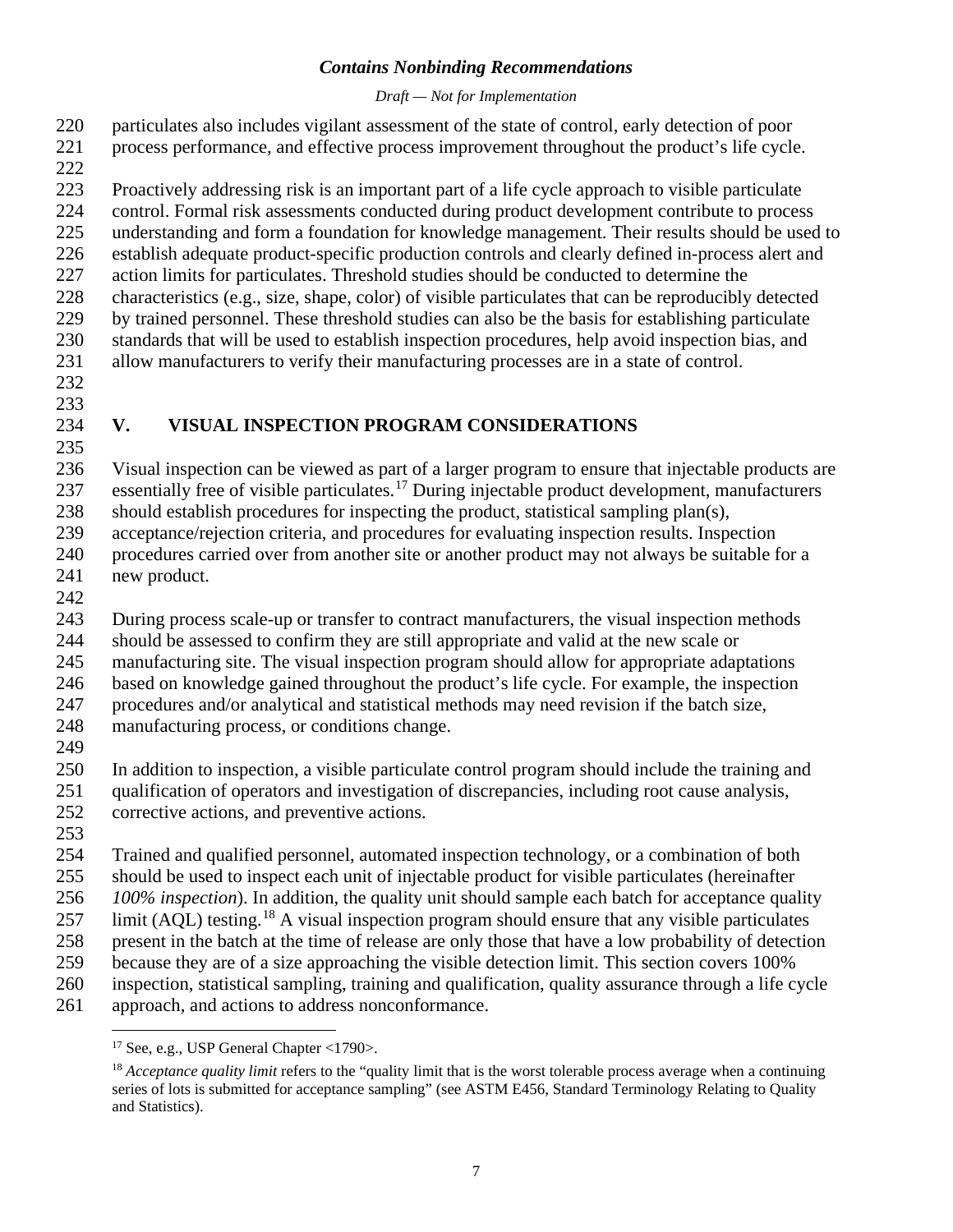*Draft — Not for Implementation*

 **A. 100% Inspection** Manufacturers should conduct 100% inspection during the stage at which there is the greatest likelihood that visible particulates will be detected in the final container (e.g., before labeling to maximize container clarity). Manufacturers should ensure that the equipment used and the physical environment where visual inspection will be performed are designed to minimize variability and maximize detectability in the inspection process. Important factors to consider follow. 272<br>273 *1. Components and Container Closure Systems* Visible particulate contamination could be traced to components or container closure systems. To ensure visible particulate control, manufacturers must have written procedures for the receipt, identification, storage, handling, sampling, testing, and approval or rejection of components and 278 product containers (including devices and device components that contact injectable products)<br>279 (§ 211.80; see also part 4). Such procedures must ensure that components and containers and  $(8, 211.80;$  see also part 4). Such procedures must ensure that components and containers and closures are tested or examined and approved, as appropriate, before use in manufacturing (§ 211.84). Containers and closures must not alter the product's safety, identity, strength, quality, or purity (§§ 211.94(a) and 600.11(h); see also part 4). *2. Facility and Equipment* To comply with CGMP requirements, manufacturing facilities must be designed, constructed, and outfitted with equipment to prevent injectable products from being contaminated with particulates. Applicable CGMP regulations include: 290 • Buildings and facilities (§§ 211.42 through 211.58 and 600.11). 291 • Equipment design, size, and location (§ 211.63). • Equipment construction (§§ 211.65 and 600.11). • Equipment cleaning and maintenance (§§ 211.67 and 600.11). Inspections can be conducted manually and/or using a range of automated inspection techniques: • For **manual inspections,** the inspection station should have a backdrop of one or more solid colors (e.g., black and white) to provide adequate contrast and to allow maximum visibility of product contents. The light intensity of the inspection station is also critical to achieving maximum visibility. Manufacturers should consider container color, size, and shape as well as product characteristics when determining the ideal intensity. • During **semi-automated inspections,** a machine rotates the product at a constant rate past a trained inspector's field of vision. Rejected products are removed mechanically or by hand.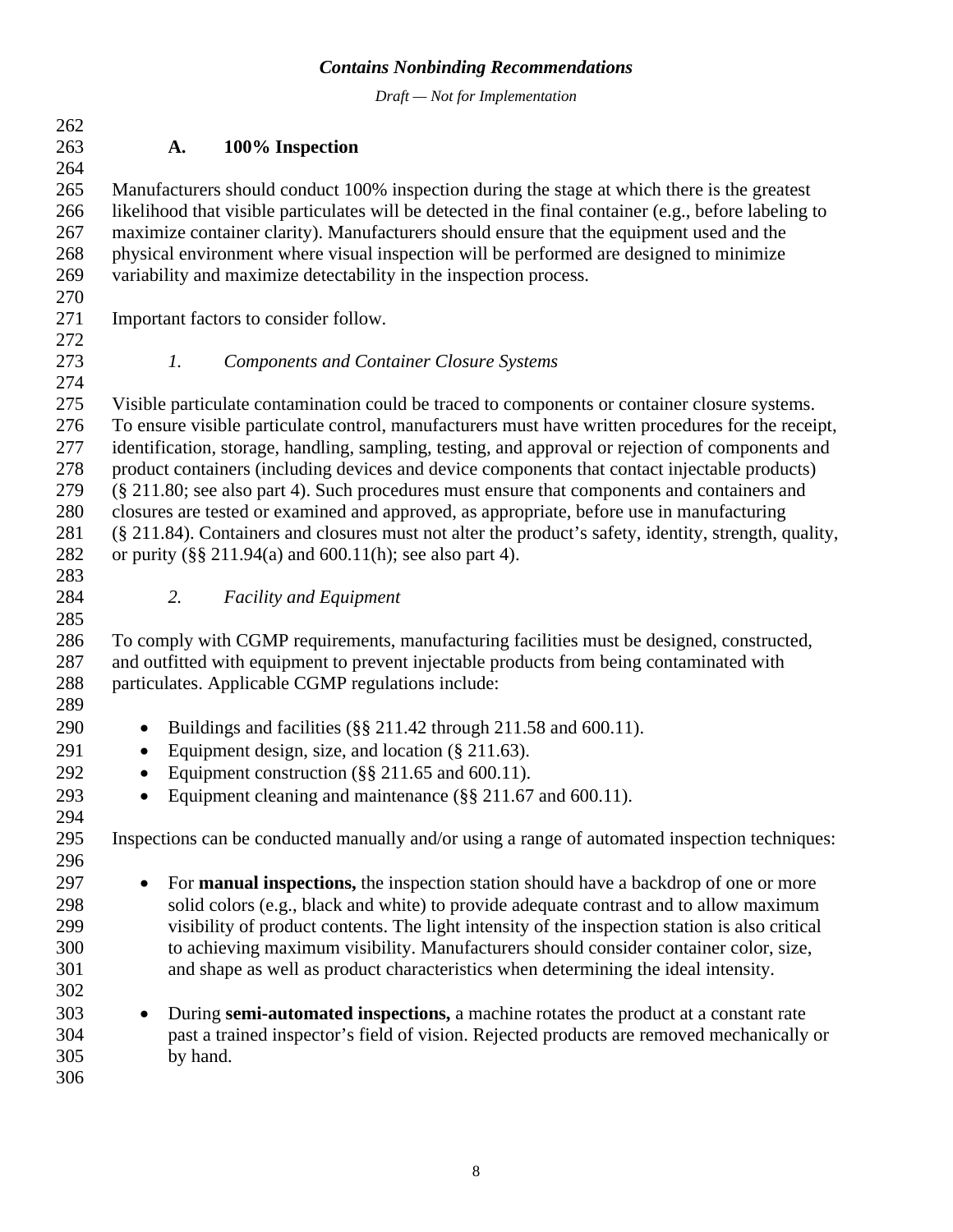*Draft — Not for Implementation*

- **Automated inspection technology** can be used as part of an investigation in the inspection process for injectable products, as a replacement for manual inspection, or as an additional quality assurance step. Automated inspection technology can use different wavelengths and sensors to detect hard-to-see particulates in sterile powder, suspensions, or light-protected injection products for which visual inspection is not completely effective.
- 
- Regardless of the technique—manual, semi-automated, or automated—the inspection
- environment should be free from distractions and extraneous light, and the inspection rate should
- be qualified and should allow for thorough visual inspection. Manufacturers can operate
- independent inspection stations as separate units or units that are connected in a series. Some
- inspection equipment does not require controlled separate facilities for visible particulate inspection.
- 
- For manual and semi-automated inspections, the inspection environment should be
- ergonomically designed for inspector comfort.
- 
- For semi-automated and automated inspections, equipment must be routinely calibrated,
- inspected, or checked in accordance with a written program designed to ensure proper
- performance, and records of those calibration checks and inspections must be maintained
- (§ 211.68). Equipment should also be properly qualified. See section V.C, Training and Qualification, for more information.
- 
- When compared with manual inspection, automated inspection technology may improve detectability of visible particulates because machine variability is generally easier to control than the variability individual personnel can bring to tasks performed repetitively over time. In some cases, the technology can detect higher levels of specific visible particulates. In others, it can
- detect particulates at the lower end of the visual inspection range with greater statistical
- reliability when compared with manual and semi-automated inspection of the same product
- (Melchore 2010).
- 
- Automated inspection technology may allow manufacturers to better control product quality.
- Manufacturers may need to adjust in-process action and alert limits if they change from manual
- to automated inspection. Adjustments should be based on statistical process and batch data
- analysis obtained during evaluation and validation of automated inspection equipment.
- 
- Among the automated inspection technologies currently in use (e.g., high-speed industrial camera, visible diode array, X-ray, near-field radar, ultraviolet and near infrared spectroscopy), each has its advantages and disadvantages but, if properly implemented, all can substantially improve the accuracy of visual inspection.
- 
- *3. Process*
- Manufacturers should conduct inspection feasibility studies for visible particulate detectability,
	- unit inspection duration, illumination, and fatigue time frame. These studies should be
	- scientifically based and analyzed using appropriate statistical methodology. Depending on the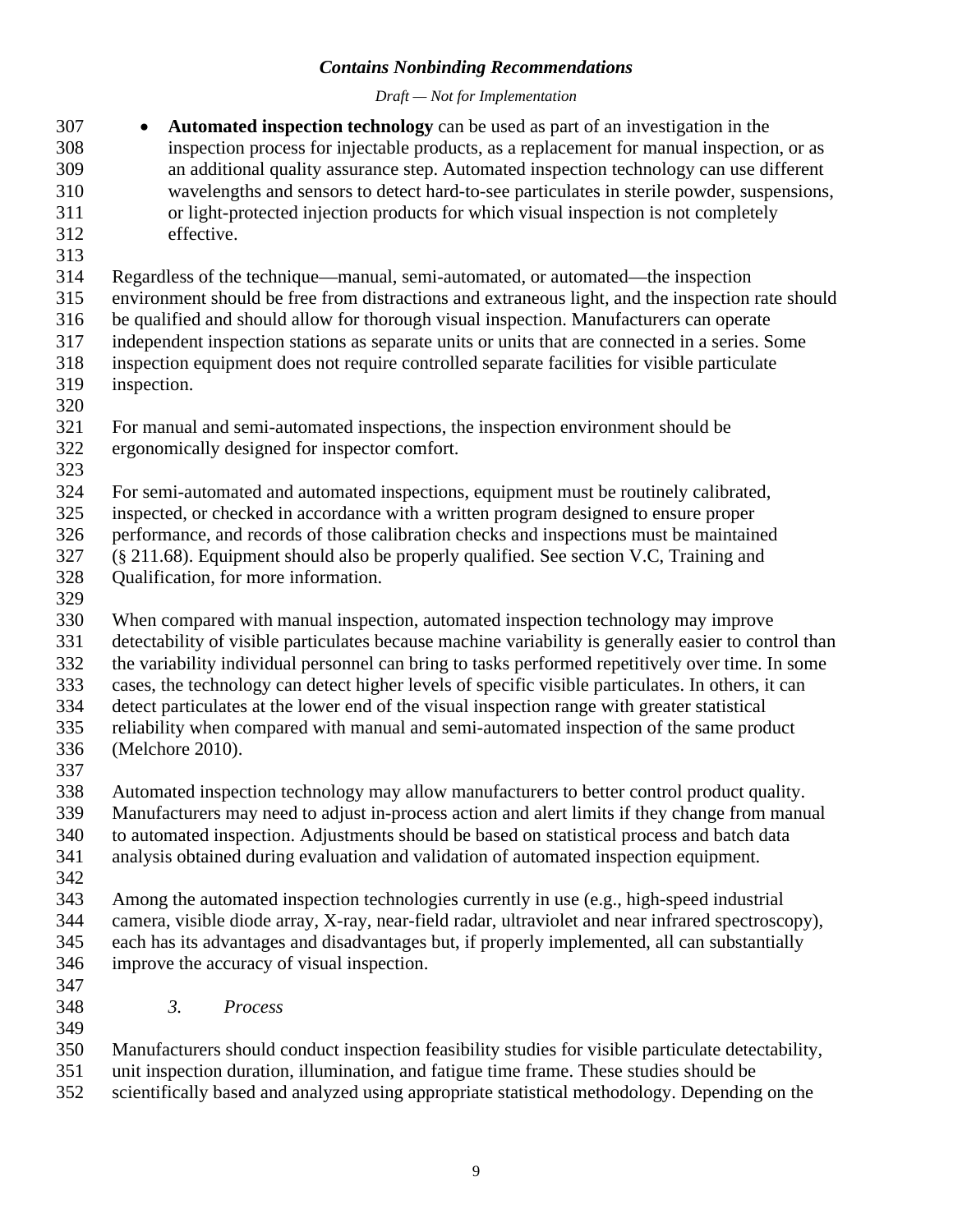#### *Draft — Not for Implementation*

- study results, manufacturers may need to adjust particulate standards or inspection processes or, in some cases, change equipment to improve accuracy and reduce patient risk.
- 
- Manufacturers must implement written procedures for production and process controls (§
- 211.100), which should cover each aspect of the visual inspection process. Such procedures
- should cover handling of the units (e.g., swirling, inversion, distance from light), maximum
- length of the inspection period without a rest break, and disposition and documentation of
- products that were rejected based on the results of the visual inspection.
- 

 A complete program<sup>19</sup> for the control and monitoring of particulate matter must include written procedures for production and process control, sampling and testing of in-process materials, and control of microbiological contamination that are designed to minimize the occurrence of visible particulates, identify affected batches of injectable product, and facilitate investigation to determine the sources of visible particulates (§§ 211.100, 211.110, and 211.113).

 Written procedures should also cover how to conduct 100% inspections to ensure batches are essentially free of visible particulates. All records must be documented in accordance with applicable regulatory requirements (§ 211.188(b)(5); see also § 600.12). Adequate written procedures can contribute to a more thorough understanding of the potential sources and quantity of visible particulates, leading to improvements in process design. The increased level of understanding would also promote a more robust particulate control program and higher quality investigations (see § 211.192).

# *4. Special Injectable Product Considerations*

 **Large volume parenterals** should undergo the same level of inspection as small volume injectable products. In many cases, patient risk from particulate contamination is higher for large volume parenterals than for small volume injectable products because of the volume of product administered and the potential for a patient to receive a continuous administration over many days. Packaging and labeling of large volume parenterals (e.g., overwraps and printing on the flexible bags) can interfere with visual inspection. Large volume intravenous bags that have an outer bag can be particularly challenging to inspect. Manufacturers should take appropriate measures to ensure adequate 100% inspection of these products. Supplemental destructive testing may also be warranted to ensure these products are essentially free of visible particulates if the packaging does not allow for the identification of particulates within the accepted visible size range.

- 
- **Opaque products and containers** (e.g., lyophilized powders, suspension products, tinted vials) present obvious challenges to visual inspection. Using advanced technologies such as those described in section V.A.2 in this guidance (e.g., X-ray spectroscopy) can help, as can supplemental destructive testing after the 100% inspection, which provides additional assurance of product quality. Supplemental destructive testing may not be warranted, however, if the technology used in the 100% inspection is validated to meet or surpass human inspection

<sup>&</sup>lt;sup>19</sup> USP General Chapter <790> notes that "a complete program for the control and monitoring of particulate matter remains an essential prerequisite," but it does not describe such a complete program.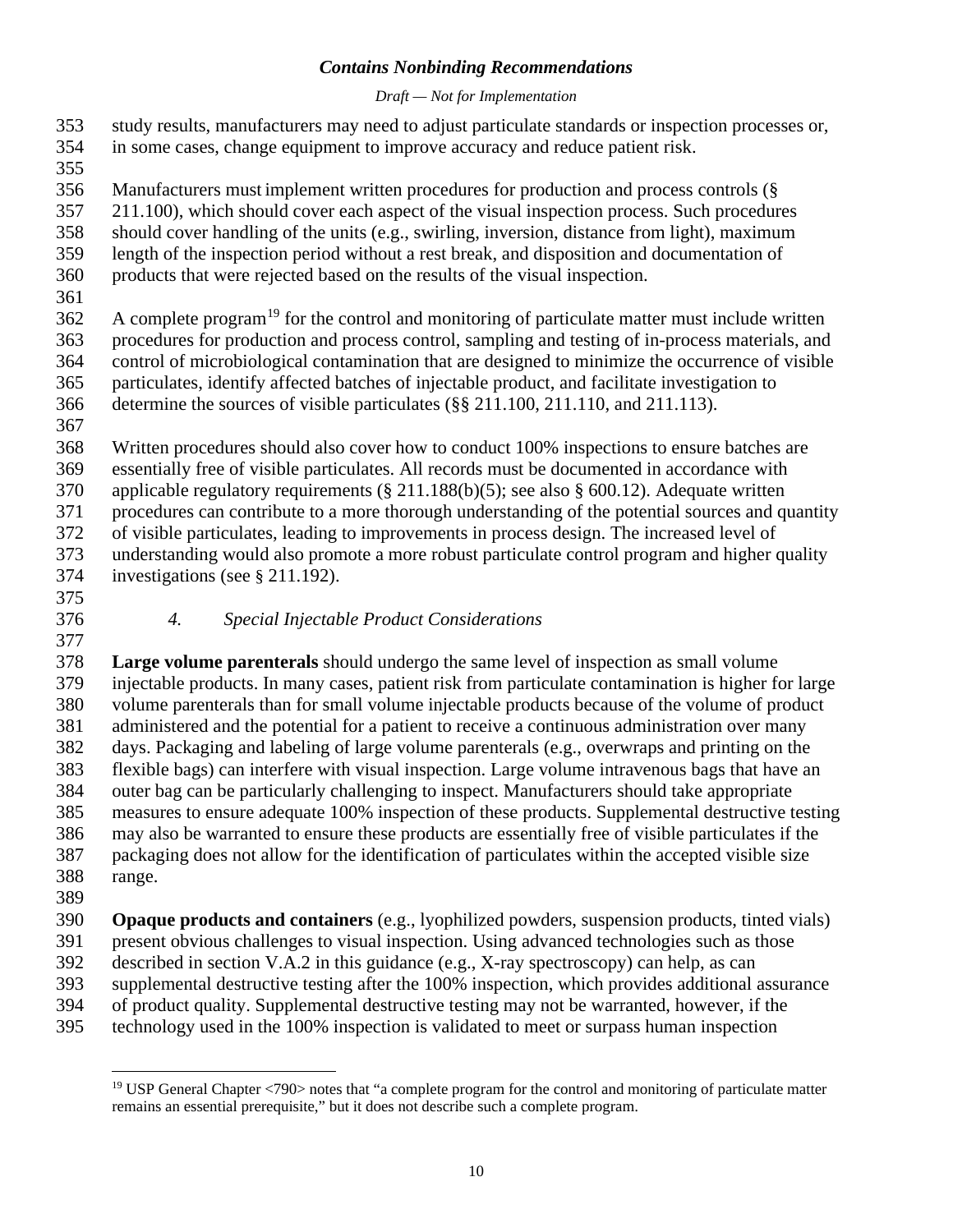#### *Draft — Not for Implementation*

| 398<br><b>Statistical Sampling</b><br><b>B.</b><br>400<br>401<br>Following 100% inspection, manufacturers should employ statistically sound sampling plans,<br>402<br>validated inspection methods, and appropriate acceptance criteria to ensure that each product<br>403<br>batch meets a pre-established AQL for visible particulate contamination. This is consistent with<br>USP General Chapters $\langle 1 \rangle$ and $\langle 790 \rangle$ ; however, a more stringent sampling plan and acceptance<br>404<br>criteria may be appropriate for higher risk products.<br>A sampling plan allows the user to make a specific statistical quality statement <sup>20</sup> about the<br>attribute of interest (e.g., a defect) in a batch based on the sample size and sampling locations.<br>Manufacturers should select their sampling plans in accordance with the risk for a particular type<br>409<br>410<br>of product defect. CGMP regulations require manufacturers to ensure that batches of injectable<br>411<br>products meet appropriate specifications and statistical quality control criteria as a condition for<br>412<br>their approval and release $(\S 211.165)$ .<br>413<br>414<br>Manufacturers should quantify the following parameters with respect to design and use of<br>sampling plans <sup>21</sup> :<br>415<br>416<br>Operating characteristic curves developed for each defect classification or quality<br>$\bullet$<br>attribute that is being tested.<br>Accept/reject criteria, AQL, and unacceptable quality limit (also referred to as <i>rejectable</i><br>$\bullet$<br>421<br>quality limit, limiting quality, or lot tolerance percent defective).<br>422<br>423<br>The methodology and acceptance criteria for the statistical sampling plan should consider patient<br>424<br>risk, particulate type, and product and container characteristics that may interfere with particulate<br>425<br>visibility. For example, an adequate sampling plan with an acceptable AQL for<br>nondestructive/destructive testing could follow ASTM E2234. <sup>22</sup> Firms that wish to propose an<br>426<br>alternative minimum standard for their specific product should ensure that there is a risk-based<br>justification for the proposed standard.<br>430<br>Extrinsic particulates identified during 100% inspection or AQL of the batch—which suggests<br>431<br>the presence of filth, sterility assurance issues, or other CGMP violations-may result in product<br>432<br>that could be considered adulterated, even if the statistical sampling acceptance criteria are met.<br>433<br>Likewise, multiple visible particulates (extrinsic or intrinsic) within a single container may be<br>434<br>indicative of manufacturing problems and should trigger increased scrutiny of the batch. | 396 | capabilities. Manufacturers should conduct a feasibility study to demonstrate the suitability of |  |
|--------------------------------------------------------------------------------------------------------------------------------------------------------------------------------------------------------------------------------------------------------------------------------------------------------------------------------------------------------------------------------------------------------------------------------------------------------------------------------------------------------------------------------------------------------------------------------------------------------------------------------------------------------------------------------------------------------------------------------------------------------------------------------------------------------------------------------------------------------------------------------------------------------------------------------------------------------------------------------------------------------------------------------------------------------------------------------------------------------------------------------------------------------------------------------------------------------------------------------------------------------------------------------------------------------------------------------------------------------------------------------------------------------------------------------------------------------------------------------------------------------------------------------------------------------------------------------------------------------------------------------------------------------------------------------------------------------------------------------------------------------------------------------------------------------------------------------------------------------------------------------------------------------------------------------------------------------------------------------------------------------------------------------------------------------------------------------------------------------------------------------------------------------------------------------------------------------------------------------------------------------------------------------------------------------------------------------------------------------------------------------------------------------------------------------------------------------------------------------------------------------------------------------------------------------------------------------------------------------------------------------------------------------------------------------------------------------------------------------------------------------------------------------------------------------------------------------------------|-----|--------------------------------------------------------------------------------------------------|--|
|                                                                                                                                                                                                                                                                                                                                                                                                                                                                                                                                                                                                                                                                                                                                                                                                                                                                                                                                                                                                                                                                                                                                                                                                                                                                                                                                                                                                                                                                                                                                                                                                                                                                                                                                                                                                                                                                                                                                                                                                                                                                                                                                                                                                                                                                                                                                                                                                                                                                                                                                                                                                                                                                                                                                                                                                                                            | 397 | the technology selected for the specific product.                                                |  |
|                                                                                                                                                                                                                                                                                                                                                                                                                                                                                                                                                                                                                                                                                                                                                                                                                                                                                                                                                                                                                                                                                                                                                                                                                                                                                                                                                                                                                                                                                                                                                                                                                                                                                                                                                                                                                                                                                                                                                                                                                                                                                                                                                                                                                                                                                                                                                                                                                                                                                                                                                                                                                                                                                                                                                                                                                                            | 399 |                                                                                                  |  |
|                                                                                                                                                                                                                                                                                                                                                                                                                                                                                                                                                                                                                                                                                                                                                                                                                                                                                                                                                                                                                                                                                                                                                                                                                                                                                                                                                                                                                                                                                                                                                                                                                                                                                                                                                                                                                                                                                                                                                                                                                                                                                                                                                                                                                                                                                                                                                                                                                                                                                                                                                                                                                                                                                                                                                                                                                                            |     |                                                                                                  |  |
|                                                                                                                                                                                                                                                                                                                                                                                                                                                                                                                                                                                                                                                                                                                                                                                                                                                                                                                                                                                                                                                                                                                                                                                                                                                                                                                                                                                                                                                                                                                                                                                                                                                                                                                                                                                                                                                                                                                                                                                                                                                                                                                                                                                                                                                                                                                                                                                                                                                                                                                                                                                                                                                                                                                                                                                                                                            |     |                                                                                                  |  |
|                                                                                                                                                                                                                                                                                                                                                                                                                                                                                                                                                                                                                                                                                                                                                                                                                                                                                                                                                                                                                                                                                                                                                                                                                                                                                                                                                                                                                                                                                                                                                                                                                                                                                                                                                                                                                                                                                                                                                                                                                                                                                                                                                                                                                                                                                                                                                                                                                                                                                                                                                                                                                                                                                                                                                                                                                                            |     |                                                                                                  |  |
|                                                                                                                                                                                                                                                                                                                                                                                                                                                                                                                                                                                                                                                                                                                                                                                                                                                                                                                                                                                                                                                                                                                                                                                                                                                                                                                                                                                                                                                                                                                                                                                                                                                                                                                                                                                                                                                                                                                                                                                                                                                                                                                                                                                                                                                                                                                                                                                                                                                                                                                                                                                                                                                                                                                                                                                                                                            |     |                                                                                                  |  |
|                                                                                                                                                                                                                                                                                                                                                                                                                                                                                                                                                                                                                                                                                                                                                                                                                                                                                                                                                                                                                                                                                                                                                                                                                                                                                                                                                                                                                                                                                                                                                                                                                                                                                                                                                                                                                                                                                                                                                                                                                                                                                                                                                                                                                                                                                                                                                                                                                                                                                                                                                                                                                                                                                                                                                                                                                                            | 405 |                                                                                                  |  |
|                                                                                                                                                                                                                                                                                                                                                                                                                                                                                                                                                                                                                                                                                                                                                                                                                                                                                                                                                                                                                                                                                                                                                                                                                                                                                                                                                                                                                                                                                                                                                                                                                                                                                                                                                                                                                                                                                                                                                                                                                                                                                                                                                                                                                                                                                                                                                                                                                                                                                                                                                                                                                                                                                                                                                                                                                                            | 406 |                                                                                                  |  |
|                                                                                                                                                                                                                                                                                                                                                                                                                                                                                                                                                                                                                                                                                                                                                                                                                                                                                                                                                                                                                                                                                                                                                                                                                                                                                                                                                                                                                                                                                                                                                                                                                                                                                                                                                                                                                                                                                                                                                                                                                                                                                                                                                                                                                                                                                                                                                                                                                                                                                                                                                                                                                                                                                                                                                                                                                                            | 407 |                                                                                                  |  |
|                                                                                                                                                                                                                                                                                                                                                                                                                                                                                                                                                                                                                                                                                                                                                                                                                                                                                                                                                                                                                                                                                                                                                                                                                                                                                                                                                                                                                                                                                                                                                                                                                                                                                                                                                                                                                                                                                                                                                                                                                                                                                                                                                                                                                                                                                                                                                                                                                                                                                                                                                                                                                                                                                                                                                                                                                                            | 408 |                                                                                                  |  |
|                                                                                                                                                                                                                                                                                                                                                                                                                                                                                                                                                                                                                                                                                                                                                                                                                                                                                                                                                                                                                                                                                                                                                                                                                                                                                                                                                                                                                                                                                                                                                                                                                                                                                                                                                                                                                                                                                                                                                                                                                                                                                                                                                                                                                                                                                                                                                                                                                                                                                                                                                                                                                                                                                                                                                                                                                                            |     |                                                                                                  |  |
|                                                                                                                                                                                                                                                                                                                                                                                                                                                                                                                                                                                                                                                                                                                                                                                                                                                                                                                                                                                                                                                                                                                                                                                                                                                                                                                                                                                                                                                                                                                                                                                                                                                                                                                                                                                                                                                                                                                                                                                                                                                                                                                                                                                                                                                                                                                                                                                                                                                                                                                                                                                                                                                                                                                                                                                                                                            |     |                                                                                                  |  |
|                                                                                                                                                                                                                                                                                                                                                                                                                                                                                                                                                                                                                                                                                                                                                                                                                                                                                                                                                                                                                                                                                                                                                                                                                                                                                                                                                                                                                                                                                                                                                                                                                                                                                                                                                                                                                                                                                                                                                                                                                                                                                                                                                                                                                                                                                                                                                                                                                                                                                                                                                                                                                                                                                                                                                                                                                                            |     |                                                                                                  |  |
|                                                                                                                                                                                                                                                                                                                                                                                                                                                                                                                                                                                                                                                                                                                                                                                                                                                                                                                                                                                                                                                                                                                                                                                                                                                                                                                                                                                                                                                                                                                                                                                                                                                                                                                                                                                                                                                                                                                                                                                                                                                                                                                                                                                                                                                                                                                                                                                                                                                                                                                                                                                                                                                                                                                                                                                                                                            |     |                                                                                                  |  |
|                                                                                                                                                                                                                                                                                                                                                                                                                                                                                                                                                                                                                                                                                                                                                                                                                                                                                                                                                                                                                                                                                                                                                                                                                                                                                                                                                                                                                                                                                                                                                                                                                                                                                                                                                                                                                                                                                                                                                                                                                                                                                                                                                                                                                                                                                                                                                                                                                                                                                                                                                                                                                                                                                                                                                                                                                                            |     |                                                                                                  |  |
|                                                                                                                                                                                                                                                                                                                                                                                                                                                                                                                                                                                                                                                                                                                                                                                                                                                                                                                                                                                                                                                                                                                                                                                                                                                                                                                                                                                                                                                                                                                                                                                                                                                                                                                                                                                                                                                                                                                                                                                                                                                                                                                                                                                                                                                                                                                                                                                                                                                                                                                                                                                                                                                                                                                                                                                                                                            |     |                                                                                                  |  |
|                                                                                                                                                                                                                                                                                                                                                                                                                                                                                                                                                                                                                                                                                                                                                                                                                                                                                                                                                                                                                                                                                                                                                                                                                                                                                                                                                                                                                                                                                                                                                                                                                                                                                                                                                                                                                                                                                                                                                                                                                                                                                                                                                                                                                                                                                                                                                                                                                                                                                                                                                                                                                                                                                                                                                                                                                                            |     |                                                                                                  |  |
|                                                                                                                                                                                                                                                                                                                                                                                                                                                                                                                                                                                                                                                                                                                                                                                                                                                                                                                                                                                                                                                                                                                                                                                                                                                                                                                                                                                                                                                                                                                                                                                                                                                                                                                                                                                                                                                                                                                                                                                                                                                                                                                                                                                                                                                                                                                                                                                                                                                                                                                                                                                                                                                                                                                                                                                                                                            | 417 |                                                                                                  |  |
|                                                                                                                                                                                                                                                                                                                                                                                                                                                                                                                                                                                                                                                                                                                                                                                                                                                                                                                                                                                                                                                                                                                                                                                                                                                                                                                                                                                                                                                                                                                                                                                                                                                                                                                                                                                                                                                                                                                                                                                                                                                                                                                                                                                                                                                                                                                                                                                                                                                                                                                                                                                                                                                                                                                                                                                                                                            | 418 |                                                                                                  |  |
|                                                                                                                                                                                                                                                                                                                                                                                                                                                                                                                                                                                                                                                                                                                                                                                                                                                                                                                                                                                                                                                                                                                                                                                                                                                                                                                                                                                                                                                                                                                                                                                                                                                                                                                                                                                                                                                                                                                                                                                                                                                                                                                                                                                                                                                                                                                                                                                                                                                                                                                                                                                                                                                                                                                                                                                                                                            | 419 |                                                                                                  |  |
|                                                                                                                                                                                                                                                                                                                                                                                                                                                                                                                                                                                                                                                                                                                                                                                                                                                                                                                                                                                                                                                                                                                                                                                                                                                                                                                                                                                                                                                                                                                                                                                                                                                                                                                                                                                                                                                                                                                                                                                                                                                                                                                                                                                                                                                                                                                                                                                                                                                                                                                                                                                                                                                                                                                                                                                                                                            | 420 |                                                                                                  |  |
|                                                                                                                                                                                                                                                                                                                                                                                                                                                                                                                                                                                                                                                                                                                                                                                                                                                                                                                                                                                                                                                                                                                                                                                                                                                                                                                                                                                                                                                                                                                                                                                                                                                                                                                                                                                                                                                                                                                                                                                                                                                                                                                                                                                                                                                                                                                                                                                                                                                                                                                                                                                                                                                                                                                                                                                                                                            |     |                                                                                                  |  |
|                                                                                                                                                                                                                                                                                                                                                                                                                                                                                                                                                                                                                                                                                                                                                                                                                                                                                                                                                                                                                                                                                                                                                                                                                                                                                                                                                                                                                                                                                                                                                                                                                                                                                                                                                                                                                                                                                                                                                                                                                                                                                                                                                                                                                                                                                                                                                                                                                                                                                                                                                                                                                                                                                                                                                                                                                                            |     |                                                                                                  |  |
|                                                                                                                                                                                                                                                                                                                                                                                                                                                                                                                                                                                                                                                                                                                                                                                                                                                                                                                                                                                                                                                                                                                                                                                                                                                                                                                                                                                                                                                                                                                                                                                                                                                                                                                                                                                                                                                                                                                                                                                                                                                                                                                                                                                                                                                                                                                                                                                                                                                                                                                                                                                                                                                                                                                                                                                                                                            |     |                                                                                                  |  |
|                                                                                                                                                                                                                                                                                                                                                                                                                                                                                                                                                                                                                                                                                                                                                                                                                                                                                                                                                                                                                                                                                                                                                                                                                                                                                                                                                                                                                                                                                                                                                                                                                                                                                                                                                                                                                                                                                                                                                                                                                                                                                                                                                                                                                                                                                                                                                                                                                                                                                                                                                                                                                                                                                                                                                                                                                                            |     |                                                                                                  |  |
|                                                                                                                                                                                                                                                                                                                                                                                                                                                                                                                                                                                                                                                                                                                                                                                                                                                                                                                                                                                                                                                                                                                                                                                                                                                                                                                                                                                                                                                                                                                                                                                                                                                                                                                                                                                                                                                                                                                                                                                                                                                                                                                                                                                                                                                                                                                                                                                                                                                                                                                                                                                                                                                                                                                                                                                                                                            |     |                                                                                                  |  |
|                                                                                                                                                                                                                                                                                                                                                                                                                                                                                                                                                                                                                                                                                                                                                                                                                                                                                                                                                                                                                                                                                                                                                                                                                                                                                                                                                                                                                                                                                                                                                                                                                                                                                                                                                                                                                                                                                                                                                                                                                                                                                                                                                                                                                                                                                                                                                                                                                                                                                                                                                                                                                                                                                                                                                                                                                                            | 427 |                                                                                                  |  |
|                                                                                                                                                                                                                                                                                                                                                                                                                                                                                                                                                                                                                                                                                                                                                                                                                                                                                                                                                                                                                                                                                                                                                                                                                                                                                                                                                                                                                                                                                                                                                                                                                                                                                                                                                                                                                                                                                                                                                                                                                                                                                                                                                                                                                                                                                                                                                                                                                                                                                                                                                                                                                                                                                                                                                                                                                                            | 428 |                                                                                                  |  |
|                                                                                                                                                                                                                                                                                                                                                                                                                                                                                                                                                                                                                                                                                                                                                                                                                                                                                                                                                                                                                                                                                                                                                                                                                                                                                                                                                                                                                                                                                                                                                                                                                                                                                                                                                                                                                                                                                                                                                                                                                                                                                                                                                                                                                                                                                                                                                                                                                                                                                                                                                                                                                                                                                                                                                                                                                                            | 429 |                                                                                                  |  |
|                                                                                                                                                                                                                                                                                                                                                                                                                                                                                                                                                                                                                                                                                                                                                                                                                                                                                                                                                                                                                                                                                                                                                                                                                                                                                                                                                                                                                                                                                                                                                                                                                                                                                                                                                                                                                                                                                                                                                                                                                                                                                                                                                                                                                                                                                                                                                                                                                                                                                                                                                                                                                                                                                                                                                                                                                                            |     |                                                                                                  |  |
|                                                                                                                                                                                                                                                                                                                                                                                                                                                                                                                                                                                                                                                                                                                                                                                                                                                                                                                                                                                                                                                                                                                                                                                                                                                                                                                                                                                                                                                                                                                                                                                                                                                                                                                                                                                                                                                                                                                                                                                                                                                                                                                                                                                                                                                                                                                                                                                                                                                                                                                                                                                                                                                                                                                                                                                                                                            |     |                                                                                                  |  |
|                                                                                                                                                                                                                                                                                                                                                                                                                                                                                                                                                                                                                                                                                                                                                                                                                                                                                                                                                                                                                                                                                                                                                                                                                                                                                                                                                                                                                                                                                                                                                                                                                                                                                                                                                                                                                                                                                                                                                                                                                                                                                                                                                                                                                                                                                                                                                                                                                                                                                                                                                                                                                                                                                                                                                                                                                                            |     |                                                                                                  |  |
|                                                                                                                                                                                                                                                                                                                                                                                                                                                                                                                                                                                                                                                                                                                                                                                                                                                                                                                                                                                                                                                                                                                                                                                                                                                                                                                                                                                                                                                                                                                                                                                                                                                                                                                                                                                                                                                                                                                                                                                                                                                                                                                                                                                                                                                                                                                                                                                                                                                                                                                                                                                                                                                                                                                                                                                                                                            |     |                                                                                                  |  |
|                                                                                                                                                                                                                                                                                                                                                                                                                                                                                                                                                                                                                                                                                                                                                                                                                                                                                                                                                                                                                                                                                                                                                                                                                                                                                                                                                                                                                                                                                                                                                                                                                                                                                                                                                                                                                                                                                                                                                                                                                                                                                                                                                                                                                                                                                                                                                                                                                                                                                                                                                                                                                                                                                                                                                                                                                                            | 435 |                                                                                                  |  |

<sup>&</sup>lt;sup>20</sup> A statistical quality statement could be, for example, "There is 95% confidence that there are no more than  $X$ % defects in the batch."

<sup>&</sup>lt;sup>21</sup> See ASTM E2234, Standard Practice for Sampling a Stream of Product by Attributes Indexed by AQL; ASTM E456, Standard Terminology Relating to Quality and Statistics.

<sup>&</sup>lt;sup>22</sup> ASTM E2234 is equivalent to the ANSI/ASQ Z1.4 standards referenced in USP General Chapters <790> and  $<1790$ .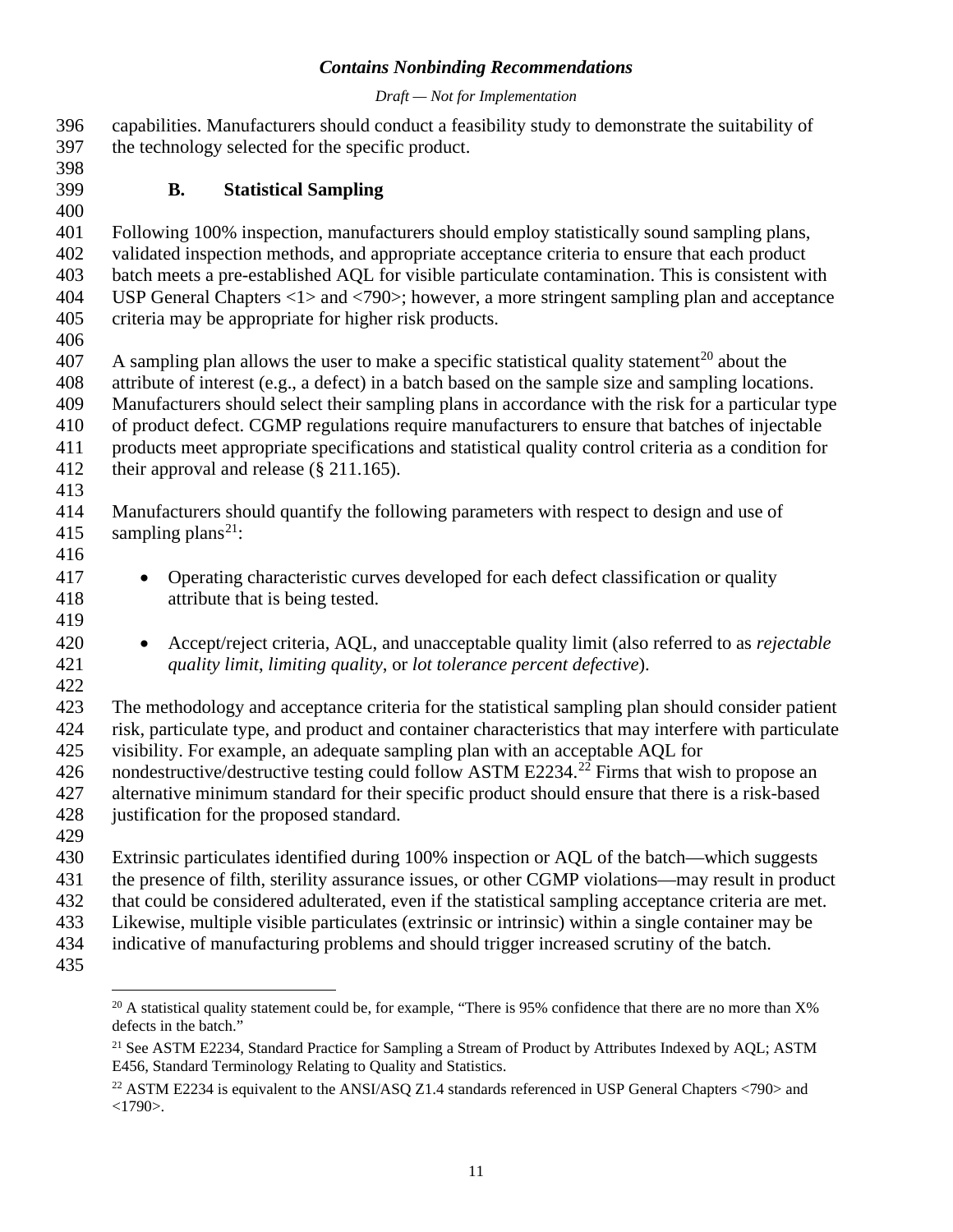#### *Draft — Not for Implementation*

 If retained samples are used to evaluate the suitability of product in distribution (such as in the case of product complaints), manufacturers should consider additional factors such as historical data for the facility and/or product when evaluating the suitability of a given product batch. According to § 211.194(a)(2), "the suitability of all testing methods used shall be verified under actual conditions of use." Manufacturers also must validate and document tests used to ensure that each batch of the product conforms to final specifications for release and distribution (§ 211.165(e)). **C. Training and Qualification** Only certified inspectors and qualified equipment should be used to inspect injectable products for visible particulates. Personnel conducting inspections (100% inspection and AQL inspection) must be adequately trained (including, as appropriate, periodic retraining or requalification) (§§ 211.25 and 600.10(b)). Formalized training and qualification programs promote consistent performance by individual inspectors or automated inspection machines and help minimize variability among different inspectors or machines (Melchore 2011). The program can include a combination of training materials, standard operating procedures (SOPs), on-the-job training, and testing. Inspector candidates should be trained in the relevant CGMP requirements and should have normal near visual acuity (with or without the use of corrective lenses) and no impairment of color vision (Ricci et al. 1998). Regarding inspection equipment: • The specific backdrop and light intensity selected for manual inspection stations should be qualified. • Semi-automated inspection equipment should be properly calibrated and qualified at a specific vial-spin and belt speed. Lighting should also be qualified to allow for accurate human detection of defective products. • Automated inspection machines should be validated to meet or surpass human inspection capabilities and can be qualified using training standards or artificial intelligence technology. For personnel qualification and automated inspection systems validation, a mixture of good injectable product units and defective units containing visible particulates should be used (Melchore 2011). This test set should be prepared and approved by quality assurance staff. Manufacturers should develop libraries of defective units from samples collected throughout the product life cycle, samples created to simulate production defects, or samples purchased to be representative of the types of particulates likely to occur for the drug product and its manufacturing process. Quality assurance staff should review the library of defective samples and compare the samples to established standards for proper classification. The library should contain examples from the lower limits of visual detection determined in the threshold studies. If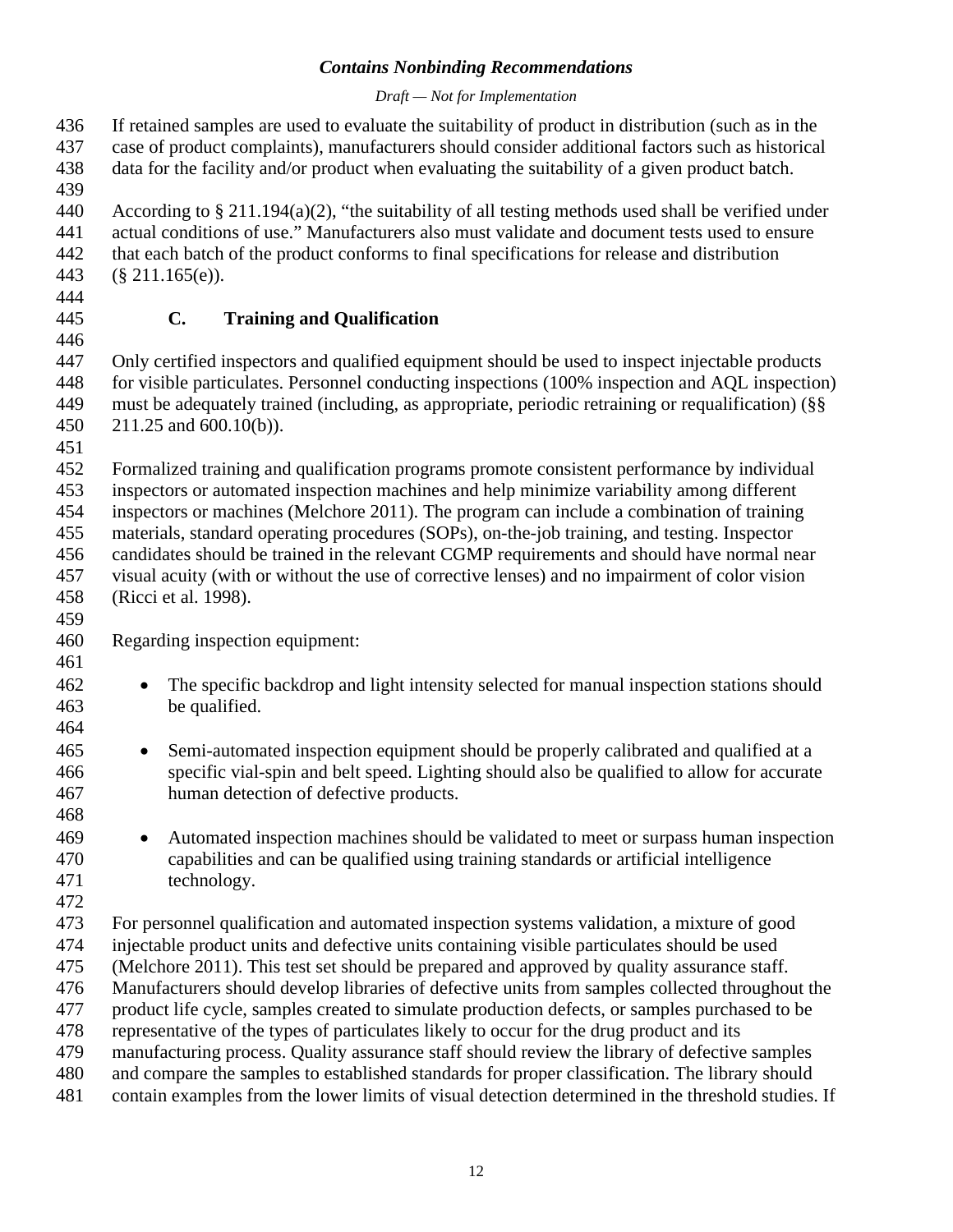#### *Draft — Not for Implementation*

- a new particulate matter defect is identified, it should be analyzed to determine its source and added to the training library.
- 
- Typically, the percentage of defective units in a test set should not exceed 10–20 percent, and the
- test set quantities should be sufficient to provide an adequate degree of confidence in the test
- results. Trained inspectors should review defective units before they are included in the test set to
- determine if the visible particulates in them can be detected under normal conditions, and the identity of defective units should be masked to test subjects. The quality unit should control the
- test sets to ensure that qualification tests are not manipulated or biased.
- 
- The quality unit should also establish and approve qualification protocols that identify the sample test sets, test duration, grading method for test results, documentation of test results, acceptance criteria for certification, and actions to be taken for test failures. The protocols should also specify requalification testing methods and frequency.
- 
- 

# **D. Quality Assurance Through a Life Cycle Approach**

- Process performance and product quality monitoring systems should provide information to ensure process control throughout a product's life cycle. Process performance measurements (e.g., deviations, in-process defect results, statistical process control reports, equipment and facility breakdowns) provide information on the state of control during manufacturing. Product quality indicators (e.g., stability test results, complaints, returned product) can help determine whether particulate matter in the product caused an event. Similarly, field alert reports and adverse event reports could reveal possible particulates-related quality issues. This information should be used to evaluate the effectiveness of visible particulate control strategies.
- 

 Trends of increased particulate contamination, identification of new types of particulates, or particulates that exceed alert or action limits may indicate a flaw in product or process design.

- For example, inconsistent product quality could be caused by any one or a combination of these factors:
- 
- Inadequate controls of components, containers, or closures.
- A product formulation that is not stable.
- Uncontrolled changes to the manufacturing process.
- Equipment and facilities that are not suitable for their intended use.
- Personnel practices that generate particles.
- 

 If an investigation reveals a flaw in product or process design, it is important to redesign the product or process to ensure reproducible product quality and reduction of particulate matter.

- 
- 

# **E. Actions To Address Nonconformance**

 Manufacturers must investigate quality discrepancies identified through the inspection process, quality control testing, complaints, or as a result of a batch failure and extend their investigation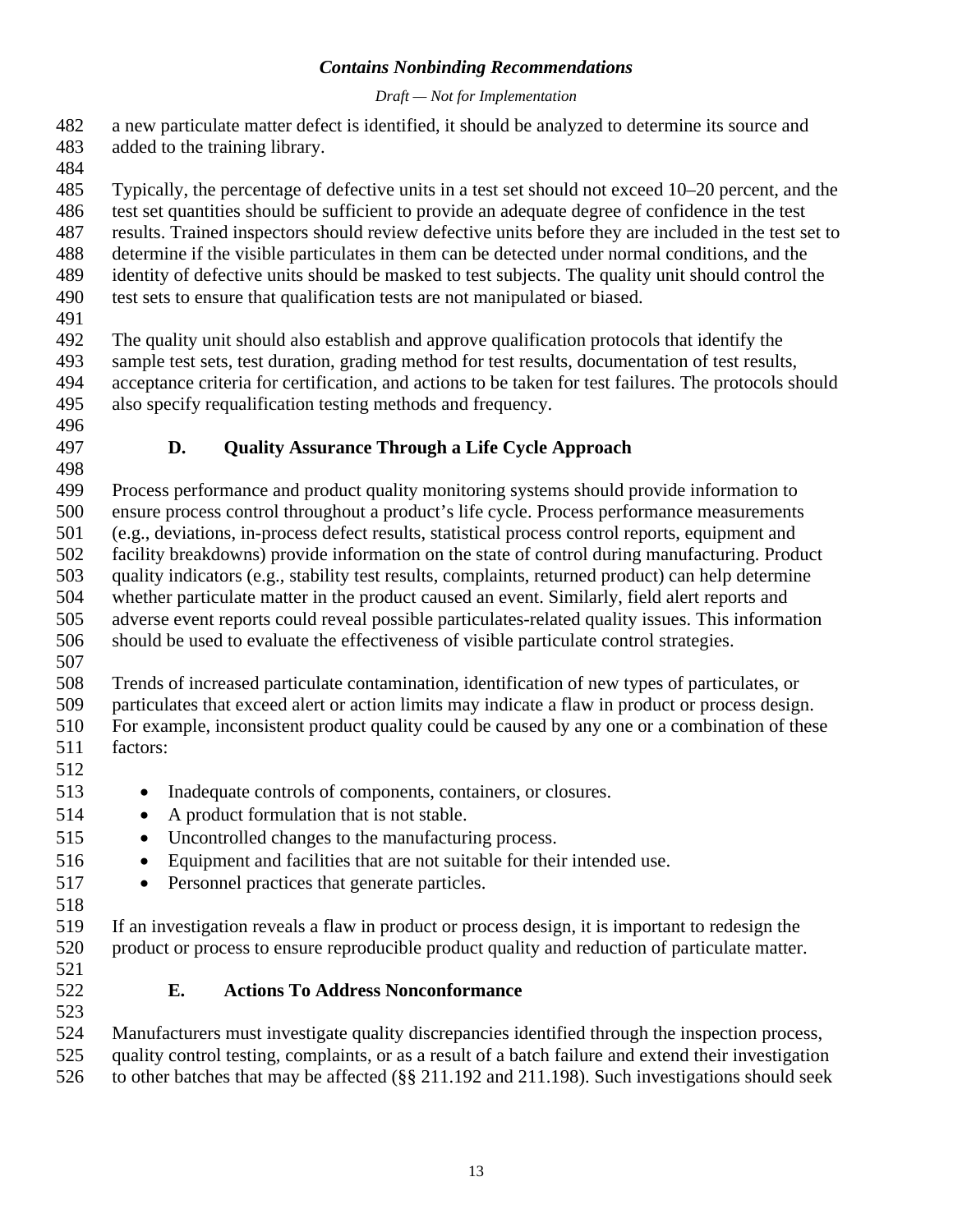*Draft — Not for Implementation*

 to identify the particulates and categorize them (intrinsic or extrinsic) because the presence of certain categories of particulates could indicate CGMP issues or sterility failures.

Investigations can include tightened sampling plans, examination of particles to understand their

- origin, and evaluation of batch release impact. The investigation should determine the sources of
- the variation and identify appropriate corrective actions and preventive actions. The
- investigations may also reveal opportunities to enhance the robustness of particle detection (e.g.,
- improvements to the 100% inspection or AQL inspection program).
- 

 Investigations of manufacturing inspection outcomes should be conducted in situations such as the following:

- 
- Individual or total defect limits are exceeded.
- A batch fails to meet AQL limits.
- 

 Atypical trends should also be investigated. This includes examining defective units removed from a batch that are within in-process specifications but outside of statistical (historical) trend

limits for the manufacturing process or defective units with visible particulates that have not

been commonly observed.

 Reinspection of product batches may be permissible with appropriate scientific justification and should be conducted according to approved SOPs with tightened acceptance criteria. FDA does not recommend more than one reinspection in an attempt to release a batch with atypical defect levels. Samples failing the AQL reinspection should be counted along with rejects from any

- other inspection of the product (e.g., such as 100% inspection and the original AQL visual
- inspection) in calculations to account for and reconcile all units of final product in the batch.
- 

 Corrective actions, such as reinspection, should be justified based on risk and have quality unit oversight and must be documented consistent with applicable written procedures (§ 211.100(b)).

Customer complaints must be handled according to applicable CGMP regulations (§ 211.198)

and should result in particulate identification whenever possible, an investigation into the

potential source of the particulate, corrective actions (if necessary), and analysis of the batch's

retain samples for evidence of visible particulate contamination.

Ensuring the effectiveness, safety, and quality of injectable products is of utmost importance.

Therefore, FDA recommends the use of a holistic, risk-based approach to visible particulate

control. This approach includes the use of a robust visual inspection program along with the

implementation of other relevant CGMP measures to help ensure that injectable products are not

adulterated and are essentially free of visible particulates.